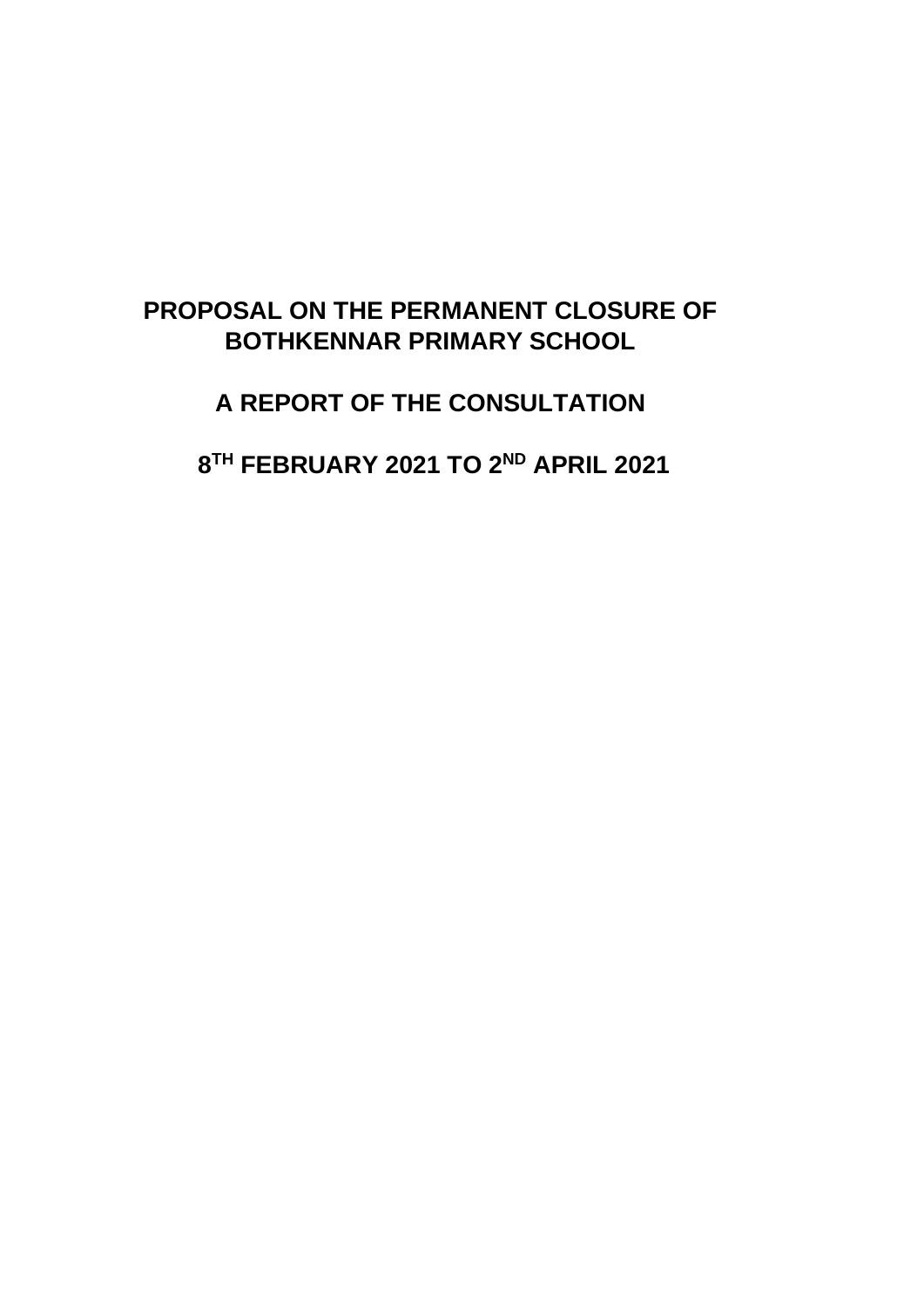Children's Services

## **Contents**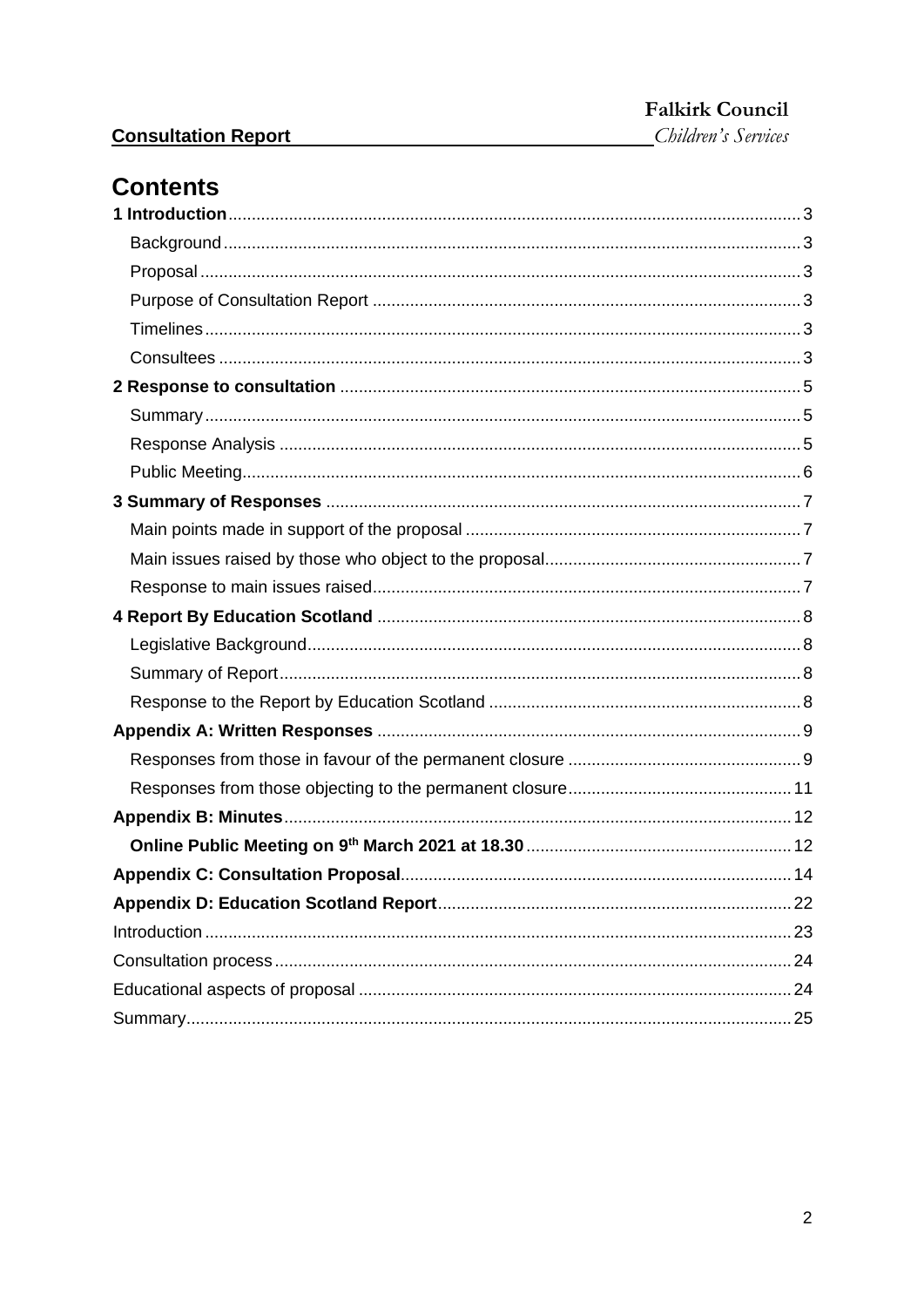## <span id="page-2-0"></span>**1 Introduction**

### <span id="page-2-1"></span>**Background**

During school session 2018/2019, the pupil roll at Bothkennar Primary School fell to just 4 pupils after a prolonged period of declining numbers. Following a consultation with affected parents and the school community, it was agreed that Bothkennar Primary School would be mothballed, subject to an annual review of demand for pupil places, and that Beancross Primary School would become the proxy catchment school for the area.

Two years on, the primary age population in the Bothkennar Primary School Catchment area has not changed, with the prospect of declining numbers over the foreseeable future.

Following discussion at the Education, Children and Young People Executive on the 26<sup>th</sup> January 2021, it was agreed to progress with a formal statutory consultation on a proposal to permanently close Bothkennar Primary School.

#### <span id="page-2-2"></span>Proposal

It is proposed that Bothkennar Primary School be permanently closed.

The details of the proposal can be read in the Proposal document which is attached as Appendix C

#### <span id="page-2-3"></span>Purpose of Consultation Report

The closure of a school requires a formal consultation to be carried out in accordance with the Schools (Consultation) (Scotland) Act 2010. This report documents the formal consultation undertaken on this proposal between Monday 8<sup>th</sup> February and Thursday 2<sup>nd</sup> April 2021.

#### <span id="page-2-4"></span>**Timelines**

- The Consultation was over a 8 week period from the Monday  $8<sup>th</sup>$  February and Thursday  $2<sup>nd</sup>$ April 2021
- Education Scotland reported back on the educational aspects of the proposal on the 30<sup>th</sup> April 2021
- This Consultation Report was published online on the 10<sup>th</sup> May 2021

#### <span id="page-2-5"></span>**Consultees**

During the consultation period, views were sought from a range of stakeholders and interested parties who were contacted by email (unless otherwise stated):

- Parents of all nursery and primary pupils who live within the catchment of Bothkennar Primary School and/or attend Beancross Primary School. (282 families)
- The Staff at Beancross Primary School
- The Grangemouth (including Skinflats) Community Council
- The 2 school staff trade unions (EIS and GMB)
- Parent Council of Beancross Primary School
- All 154 households in the Bothkennar Primary School Catchment (by post).
- The wider public (via the Council's website and an advert in the Falkirk Herald)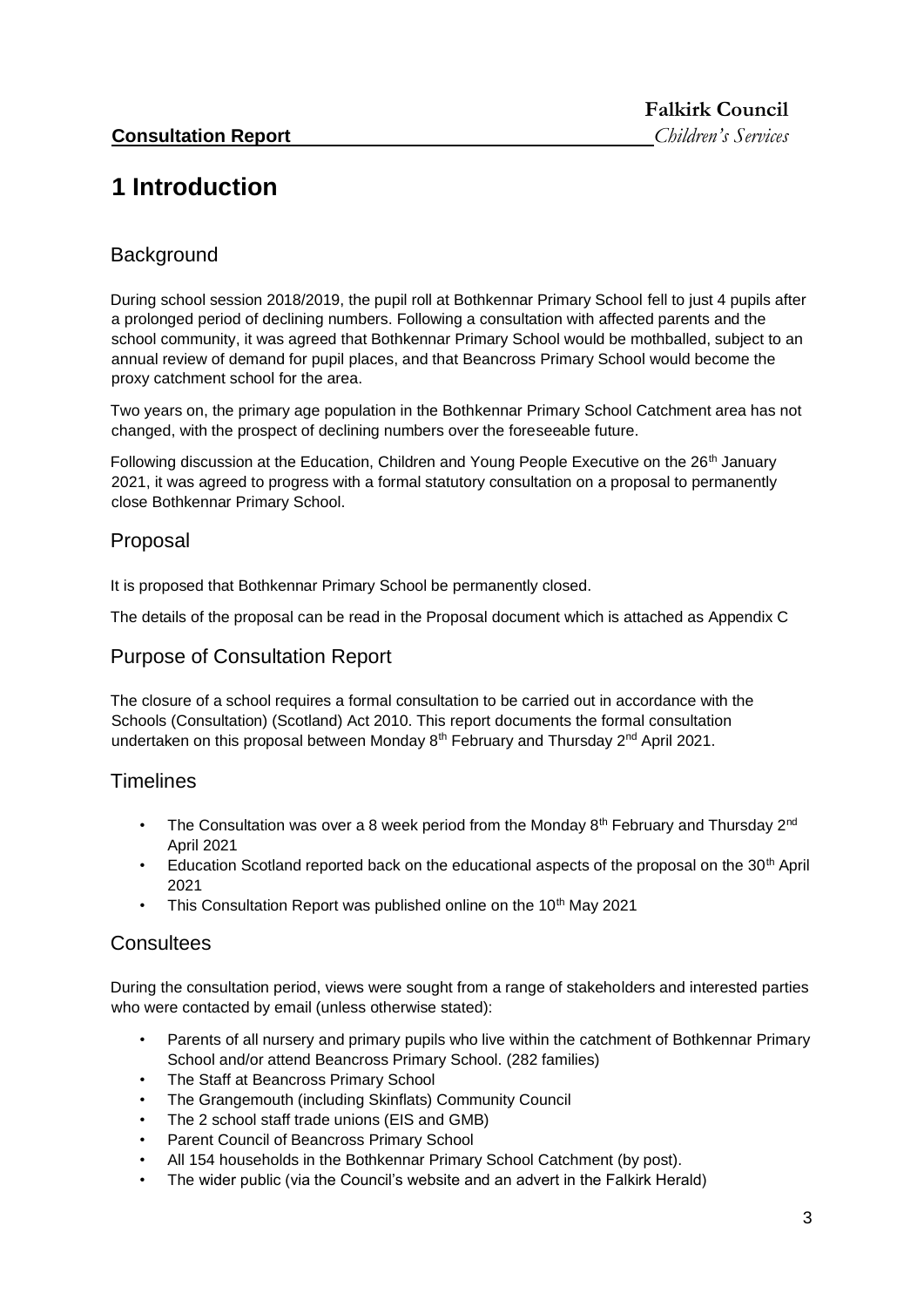| <b>Consultation Report</b> |  |
|----------------------------|--|
|----------------------------|--|

**Falkirk Council Consultation Report** *Children's Services*

All those consulted were invited to respond in writing, by e-mail or through the online consultation hub at say.falkirk.gov.uk and to attend the public meeting that was held during the consultation period.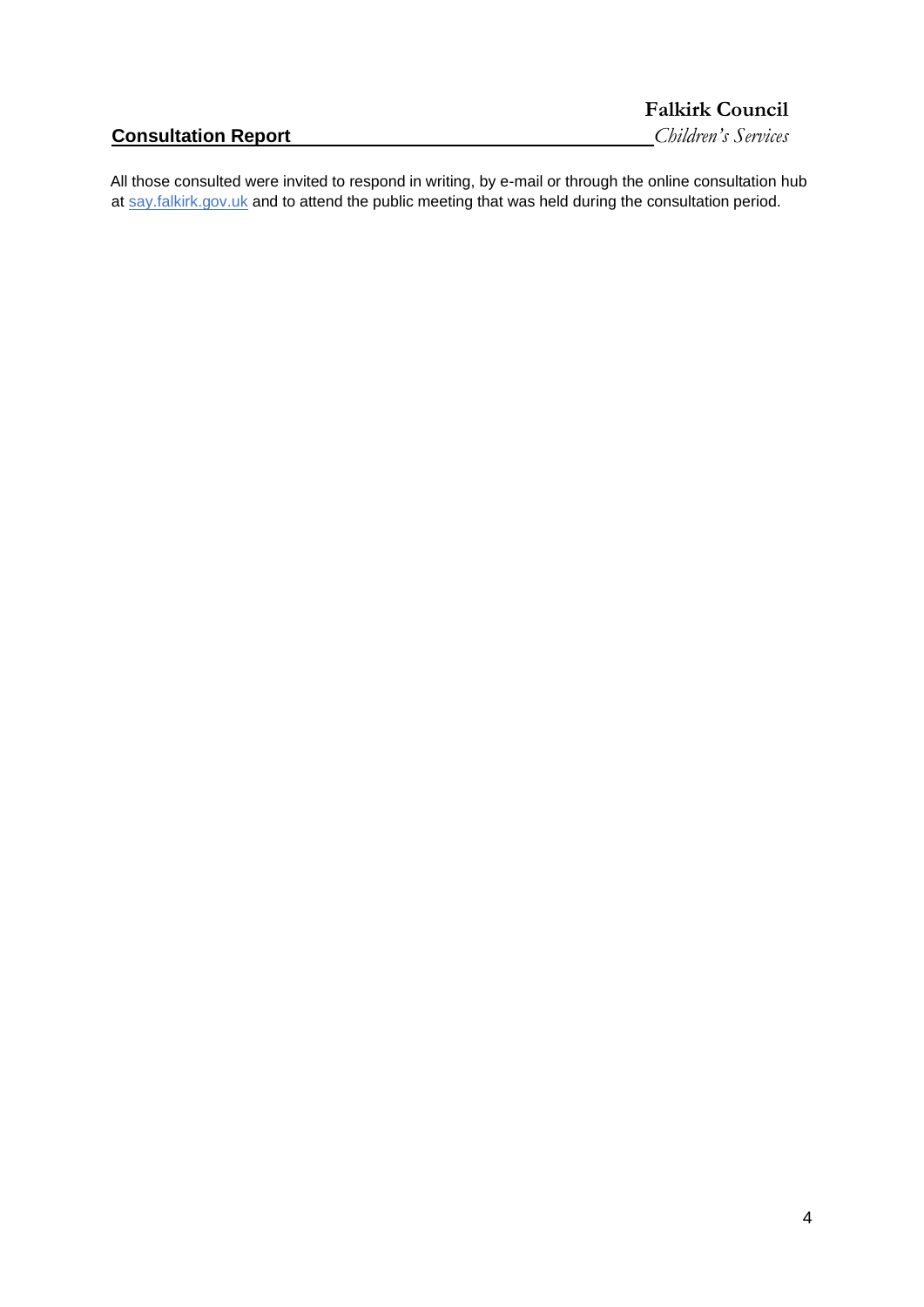## <span id="page-4-0"></span>**2 Response to consultation**

#### <span id="page-4-1"></span>Summary

There were 7 responses to the consultation from 6 individuals and 1 Community Council. 4 were through the online consultation hub and 3 via e-mail. These are summarised in this report and can be read in full in Appendix A.

The written responses were received though the online consultation hub and e-mail. They are summarised by category in the following table 1 below:

**Table 1: Total number of respondents by category** 

| <b>Type of Respondent</b> | <b>Number of Responses</b> |
|---------------------------|----------------------------|
| Individuals               |                            |
| Groups/Organisations      |                            |
| <b>TOTAL</b>              |                            |

#### **Table 2: All Responses**

| <b>Respondents</b>                                                        | <b>Number of</b><br><b>Responses</b> |
|---------------------------------------------------------------------------|--------------------------------------|
| A parent of an early years or primary aged child affected by the proposal |                                      |
| <b>Community Council</b>                                                  |                                      |
| <b>Local Resident</b>                                                     |                                      |
| <b>Staff</b>                                                              | 2                                    |
| Pupil                                                                     |                                      |
| Other*                                                                    |                                      |
| <b>Total</b>                                                              |                                      |

\*The other respondent is a member of the public not local to the school.

#### <span id="page-4-2"></span>Response Analysis

Consultees were asked the question: Do you agree with the proposal to permanently close Bothkennar primary School. 6 (86%) of respondents agreed with the proposal with 1 (14%) disagreed with the proposal.

#### **Table 3: All responses**

| <b>Responses</b>           | <b>Number of</b><br><b>Responses</b> | $\frac{0}{0}$ |
|----------------------------|--------------------------------------|---------------|
| I agree to the proposal    |                                      | 86%           |
| I disagree to the proposal |                                      | 14%           |
| Total                      |                                      | 100%          |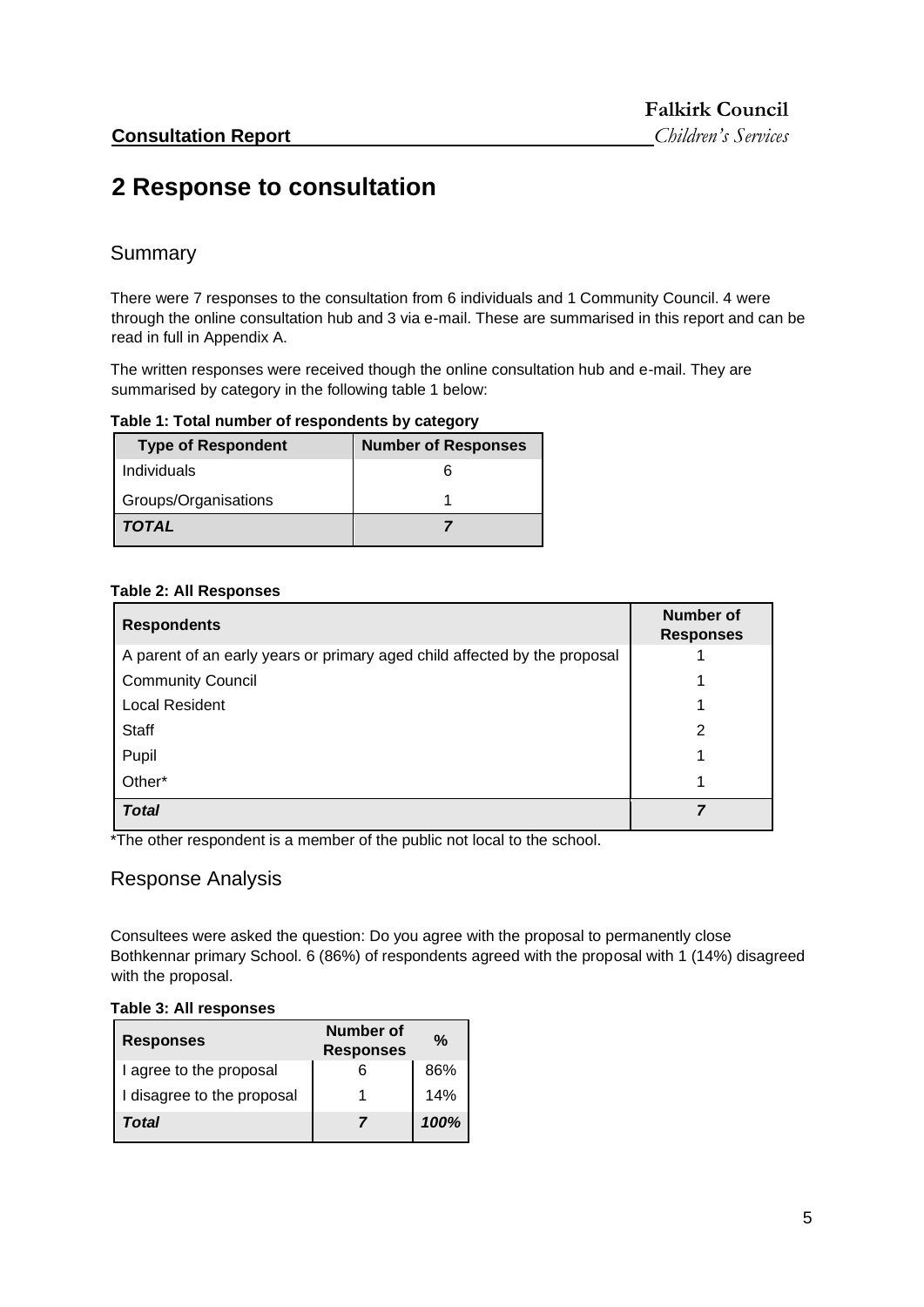Analysis of the responses by respondents is shown in table 4.

#### **Table 4: Responses by respondents**

| <b>Respondents</b>         | <b>For Proposal</b> | <b>Against Proposal</b> |
|----------------------------|---------------------|-------------------------|
| <b>Community Council</b>   |                     |                         |
| Pupil                      |                     |                         |
| Parent                     |                     |                         |
| Staff                      | 2                   |                         |
| <b>Local Resident</b>      |                     |                         |
| Other Member of the Public |                     |                         |
| Total                      | 6                   |                         |

#### **Responses from individuals**

There were 6 responses from individuals to the consultation.

5 of these (pupil, parent, staff members and a local resident) agreed to the permanent closure of Bothkennar Primary School with comments focusing on the educational and social benefits of attending a larger school.

1 member of the public who does not live within the catchment of Bothkennar Primary disagreed with the proposal to permanently close Bothkennar Primary School.

All individual comments are detailed in Appendix A

#### **Responses from groups/organisations**

The Grangemouth (Including Skinflats) Community Council responded in support of the proposal.

Their response is detailed in Appendix A

#### <span id="page-5-0"></span>Public Meeting

Due to the ongoing Covid-19 restrictions and guidance in place at the time, the Public Meeting was held online using Microsoft Teams. A link to the meeting was sent out to all email consultees and any others that requested it.

The public meeting was held on the  $9<sup>th</sup>$  March 2021 at 6:30pm. 2 Local residents attended the meeting along with 6 Falkirk Council Officers 2 members of the Falkirk area Parent Forum, 1 Councillor (the Portfolio holder for Education) and an observer from Education Scotland. The full minutes from this meeting can be read in Appendix B.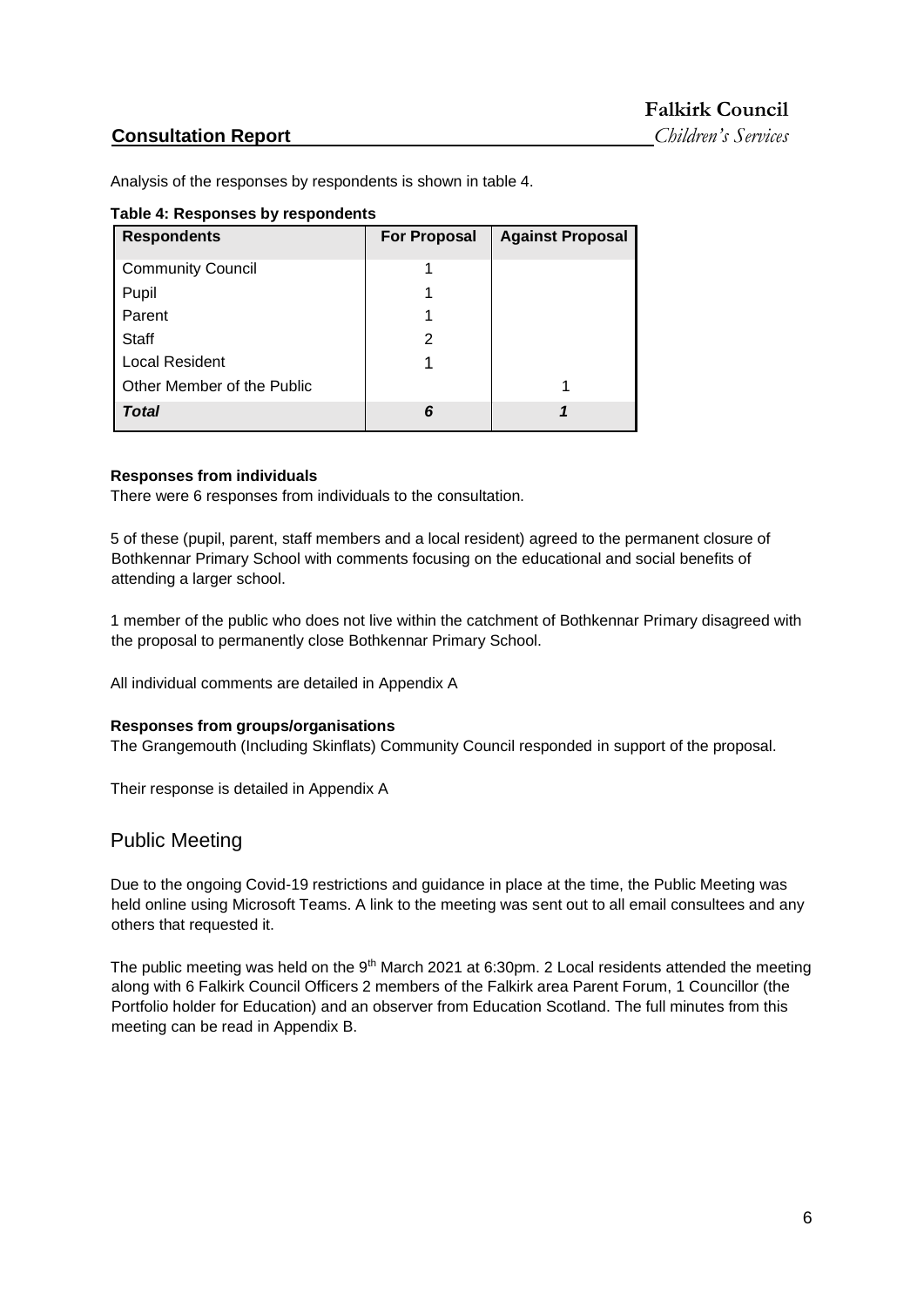## <span id="page-6-0"></span>**3 Summary of Responses**

#### <span id="page-6-1"></span>Main points made in support of the proposal

- Attending a larger school provides more social opportunities than the smaller school
- Educational benefits such as working collaboratively with peers their own age and of a similar ability.
- children are better prepared to transition to secondary school from a larger primary school

#### <span id="page-6-2"></span>Main issues raised by those who object to the proposal

- Concern about the future of the community without a school within it.
- Future use of the building

#### <span id="page-6-3"></span>Response to main issues raised

• **There is concern about the future of Skinflats as a community without a school within it.** 

**Response:** Falkirk Council have embarked on a major community engagement exercise with Community Conversations happening across the Council area. Local residents can get involved in to discuss concerns about their local area, including the sustainability of small villages like **Skinflats** 

#### • **There were questions about the possible future use of the building**

**Response**: If the closure goes ahead the building will be deemed surplus to operational requirements by Children's Services and will be transferred to the Council's Asset Management Team. The Community Conversations would be used to explore future options for use of the building.

• **The mosaic created by former pupils within Bothkennar Primary School was identified as being important to the residents within the Skinflats community. It has been requested by the Community Council that the mosaic be transferred to Beancross Primary School**

**Response**:. The transfer of the mosaic between Bothkennar Primary School to Beancross Primary School has been completed.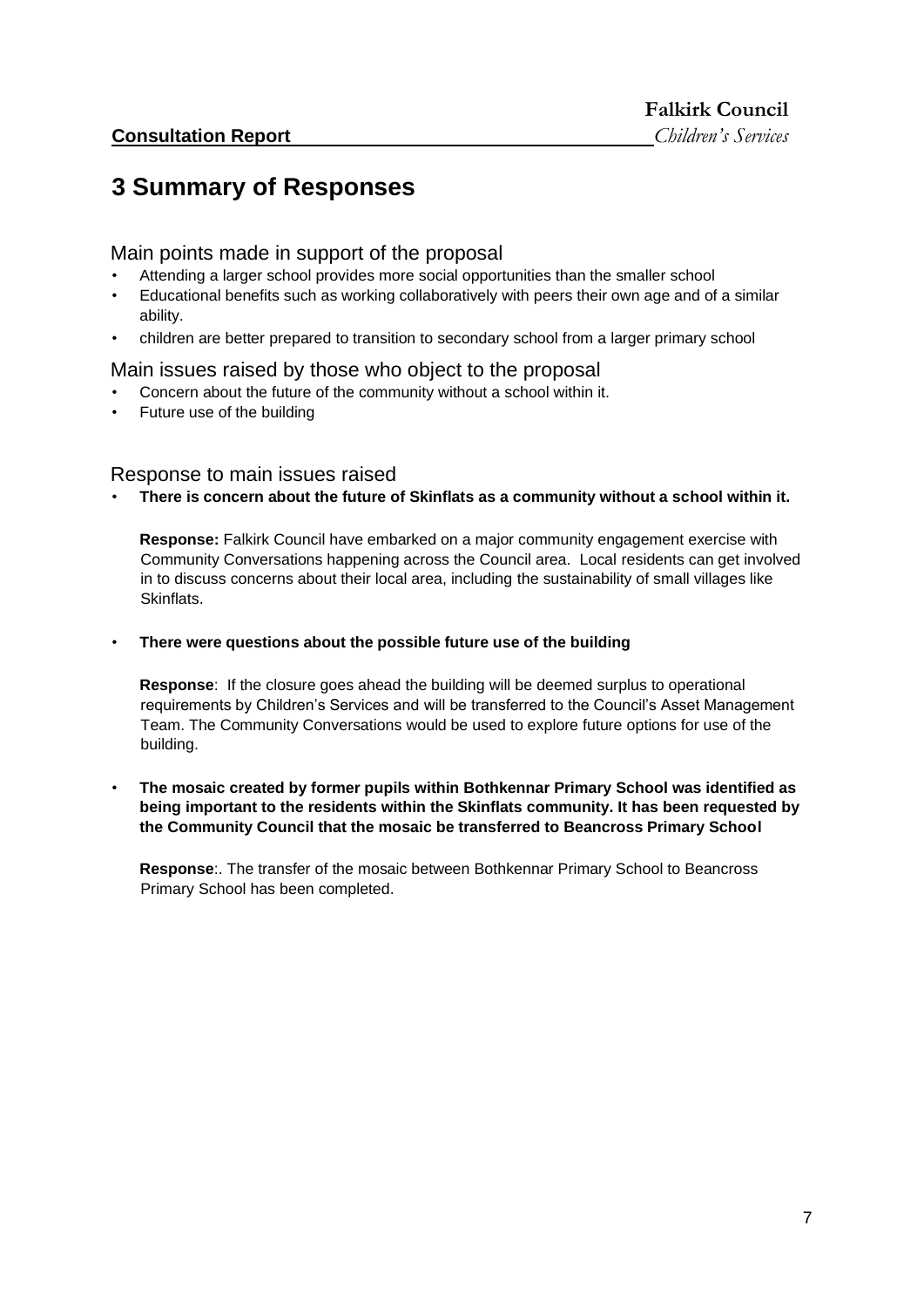## <span id="page-7-0"></span>**4 Report By Education Scotland**

#### <span id="page-7-1"></span>Legislative Background

Under the terms of the Schools (Consultation) (Scotland) Act 2010, Education Scotland (formerly Her Majesty's Inspectorate of Education) must prepare a report on the educational aspects of the proposal out to consultation.

#### <span id="page-7-2"></span>Summary of Report

The Education Scotland Report can be read in full in Appendix D.

The summary conclusions taken from this report were as follows:

- Falkirk Council set out the case for the mothballing of Bothkennar Primary school commenting on the prolonged period of declining numbers in the primary age within the catchment area of Bothkennar Primary School.
- The inspectors agreed with some, but not all, aspects of the council's education benefits statement and are confident there is sufficient merit to consider the permanent closure of the school.
- The inspectors agreed with the values on the socialisation with larger peer groups, access to a wider range of clubs and activities and opportunities for leadership provided in the bigger school.
- They also commented on the response from stakeholders who were in favour of the positive impact of attending a school with larger peer groups, continuity in educational provision from ages 3-12.
- They did however comment that the Council should more clearly outline to the community the work it undertook to examine alternatives to the closure of the school, and should the proposal go ahead, work with the local community to explore the possible future use of the school building.

#### <span id="page-7-3"></span>Response to the Report by Education Scotland

The Council welcomes the report by Education Scotland and will take on board fully the comments made regarding the Educational Benefits Statement when considering such proposals in future.

With regard to alternatives to closure, the very low pupil roll and geography of the school catchment ruled out consideration of any school reorganisation to boost the roll (such as rezoning). It was felt that the options for future use of the building were not educational and as such would need to be, and will be discussed with the wider community as part of the Community Conversations now underway across the Council area.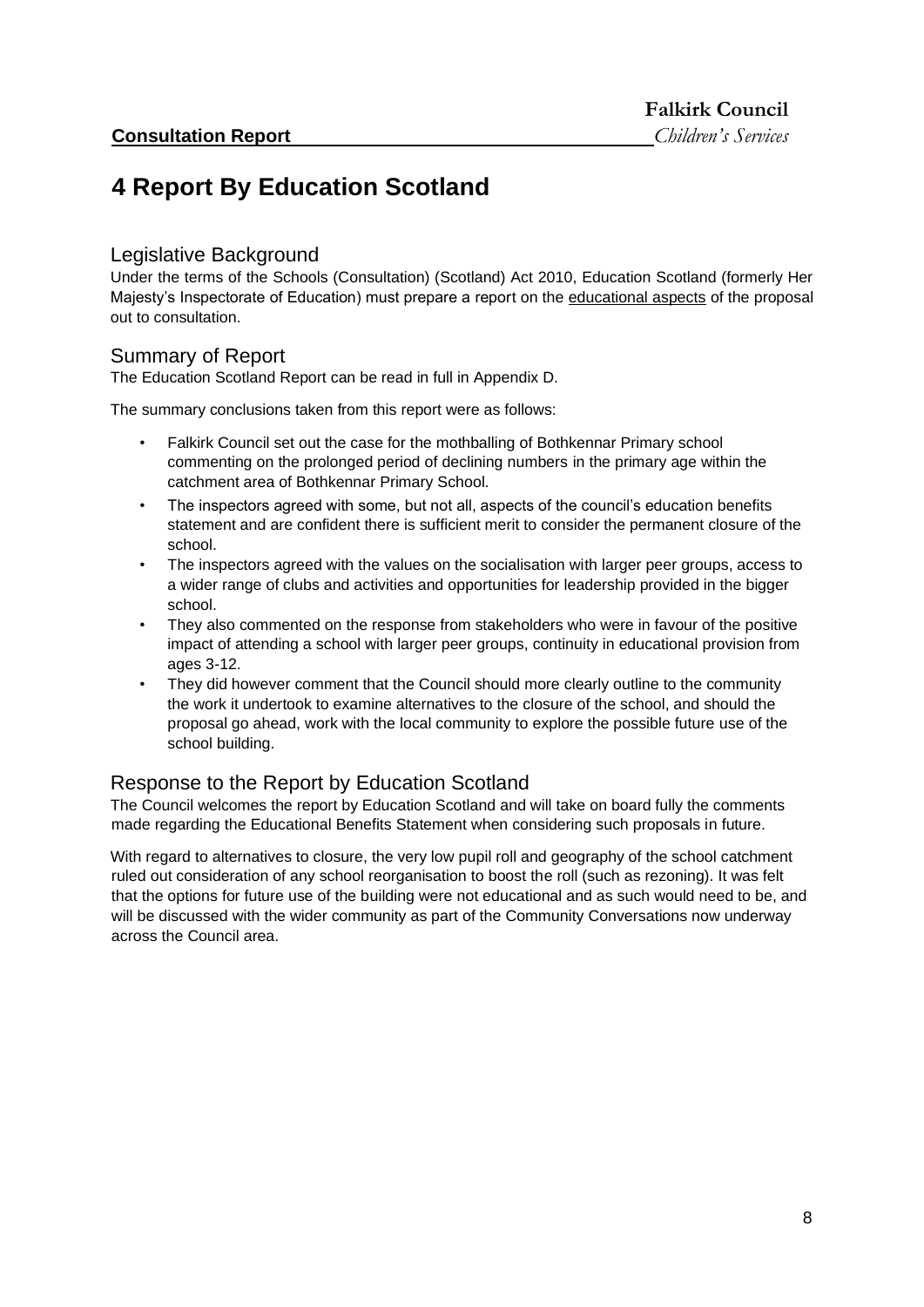## <span id="page-8-0"></span>**Appendix A: Written Responses**

#### <span id="page-8-1"></span>Responses from those in favour of the permanent closure

#### **Groups/Organisations:**

- Grangemouth (including Skinflats) Community Council
- "We at Grangemouth Inc skinflats community council have been discussing the proposed permanent closure of Bothkennar primary! As a community council we aren't opposing the closure sharing the view the children's education comes first. This appears to be a view shared by the community in Skinflats. .However we have been asked by the community if it would be possible the schools mosaic could be retained and could follow the children to Beancross? This obviously has sentimental value to the residents of the village who want to keep some identity of the school, this may already have been considered so any guidance would be appreciated! Within the school there is a mosaic that was created by former pupils. Can the mosaic be preserved, moved to the Beancross school and installed there? Beancross school is the school that the children from Bothkennar were moved to and will as we understand it be the school that will accommodate future generations of children from Skinflats. For information an initial approach has been made to the headteacher at Beancross and been met with a positive response. Clearly the safe removal, move and reinstatement at the new location will require a degree of coordination and resource, is that something that could be managed as part of the closure budget?"

#### **Individuals:**

- Pupils (1) "I have new friends at Beancross because in Bothkennar I only had two friends but now I have loads of friends. I like the playground at Beancross because there is loads of people to play with and there are loads of hiding spots. There wasn't really anyone to play with at Bothkennar but I did like the vegetable garden at Bothkennar but Beancross is better. It was really easy to move to Beancross because I already knew you (Headteacher) and Miss Burns (PT) and Mrs Macfarlane (DHT) and it was like just the same as Bothkennar so it was really easy. Plus we used to come over every week for assembly and to play with everyone in the playground and stuff. We also used to come over for the clubs and groups every week. We used to always get taxis to Beancross and now we don't need to. I really like my teacher in Beancross too and my teacher last year too. "
- Parents (1) "I agree that at present there is no reason to keep the school open for a handful of pupils, however Beancross Primary School is at capacity ( the school has a massive catchment area). Bothkenner school could be used to ease the pressure off this school, reducing the catchment area. If for example Bothkennar school was for the primary school children from Bothkennar, Skinflats and the Old town."

Staff (2)

"While I think the building should still fulfil a purpose, the requirement of the building to be a functioning school is clearly not needed.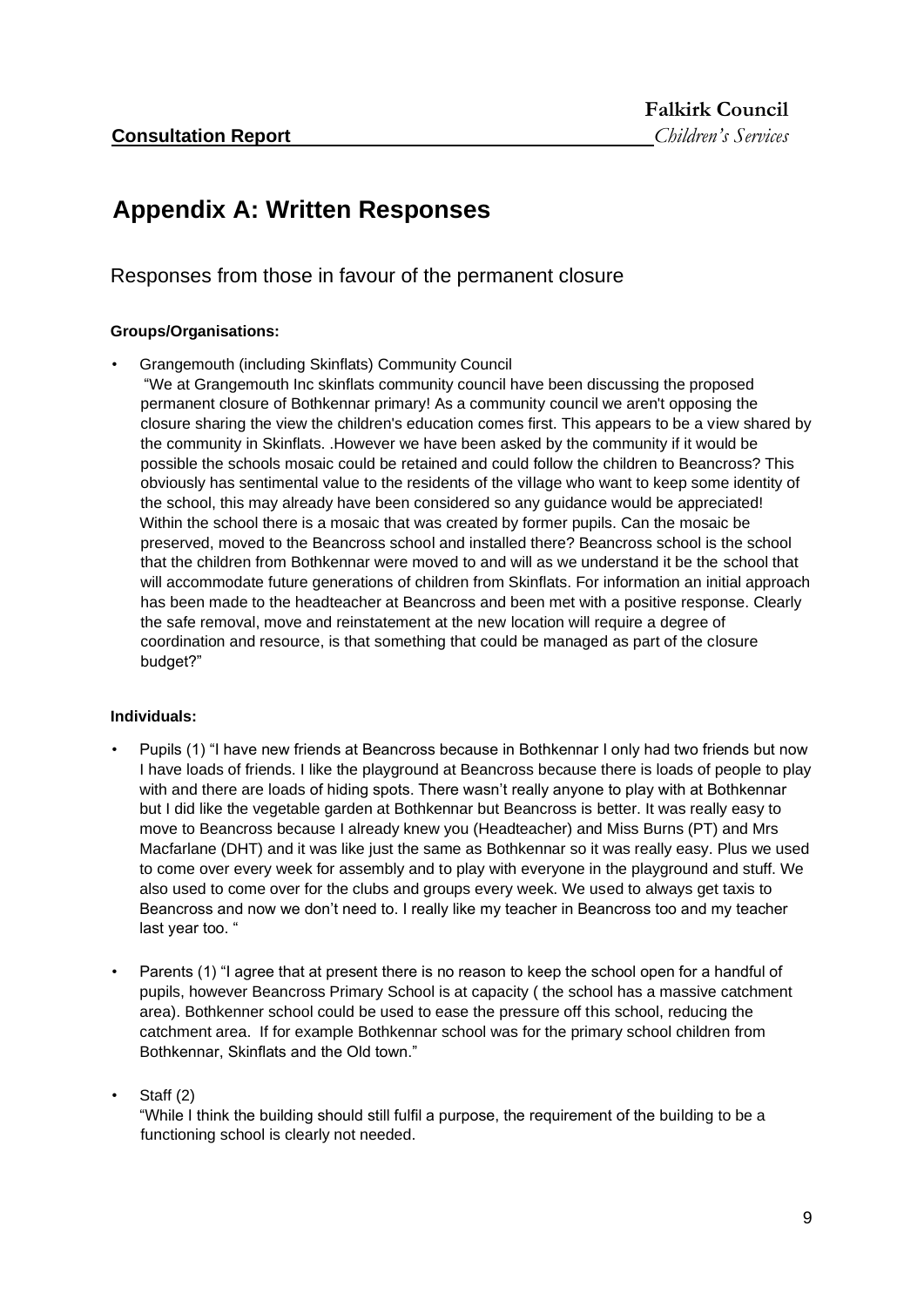#### **Falkirk Council**

In my opinion, the children who transferred to Beancross from Bothkennar have developed considerably in social skills and situations. This too, I feel, better prepares the pupils for transitioning to Grangemouth High."

"As the roll at Bothkennar Primary School declined, it became very difficult to maintain high standards of learning and teaching. Although the classes were well staffed with a very high staff to pupil ratio, the children required interactions with peers of their own ages in order to challenge themselves and to have opportunities to work collaboratively with peers of their own age and of a similar ability. At Bothkennar, we made use of video conferencing to link in with classes at Beancross for the children. The video conferences were successful to an extent but the children were keen to work in a classroom with the children at Beancross. To better support the children and also to extend learning opportunities, the children regularly worked at Beancross in classrooms with peers of their own age. This was highly successful and was extended to include social interactions such as playtimes and lunchtimes once or twice per week. In addition, children from Beancross also worked at Bothkennar in order to help support the identify of Bothkennar Primary School. As children transitioned from Bothkennar to the high School the roll dropped to just 5 children which was a serious concern in relation to peer relationships, peer engagement and made it problematic to challenge learners (where there is no peer, it is difficult for children to push themselves further or to challenge themselves that bit more). It became apparent that both the learning needs and social needs of the children at Bothkennar could be better met with regular interactions with the children at Beancross. To facilitate this, the PEF fund was used to take children from Bothkennar to Beancross on a regular basis. The learning experiences offered to the children at Beancross were then extended to those at Bothkennar such as, Dynamic Youth Awards – Pupil Groups such as Woodwork, Cookery, Animation, Coding, Robotics etc. that can't be facilitated in a smaller school with just one teacher. Furthermore, two of the children attended a residential trip to Paris with their new year group and others attended Dalguise outdoor centre and the Belmont Centre. A number of families asked if it would be possible for their child to attend Beancross on a permanent basis. This was facilitated when the decision to mothball was made. For the children who came to Beancross the transition was very smooth as the children already knew the leadership team and peers from their class from the regular visits and collaborative learning opportunities. Furthermore, both schools shared the same expectations, values and vision which created a like for like ethos and environment albeit on a much bigger scale. The children who attended Beancross and have since transferred to High School also made successful transitions supported by large peer groups."

• Local Residents (1)

"Although I recognise the inevitability of permanent closure of the school, I feel Falkirk Council must consider the wider implications of such an action on the community of Bothkennar. The area and environs have by and large gone unrecognised for several years and the closure of this facility will have a direct impact on house lets/ purchase as well as altering the demographics of the area.

It would also be helpful if Falkirk Council could provide pertinent suggestions as to what may/will be replacing the school, taking due cognisance of the fact that the A905 has a 7.5 ton weight restriction. Local residents are already stressed with heavy agricultural traffic which is over this limit, and any additional traffic of this kind would be insufferable.

Will there be a guarantee of consultation prior to any building work taking place should this be the case? Also, will the council continue to maintain the building and grounds until the point of sale/ let?"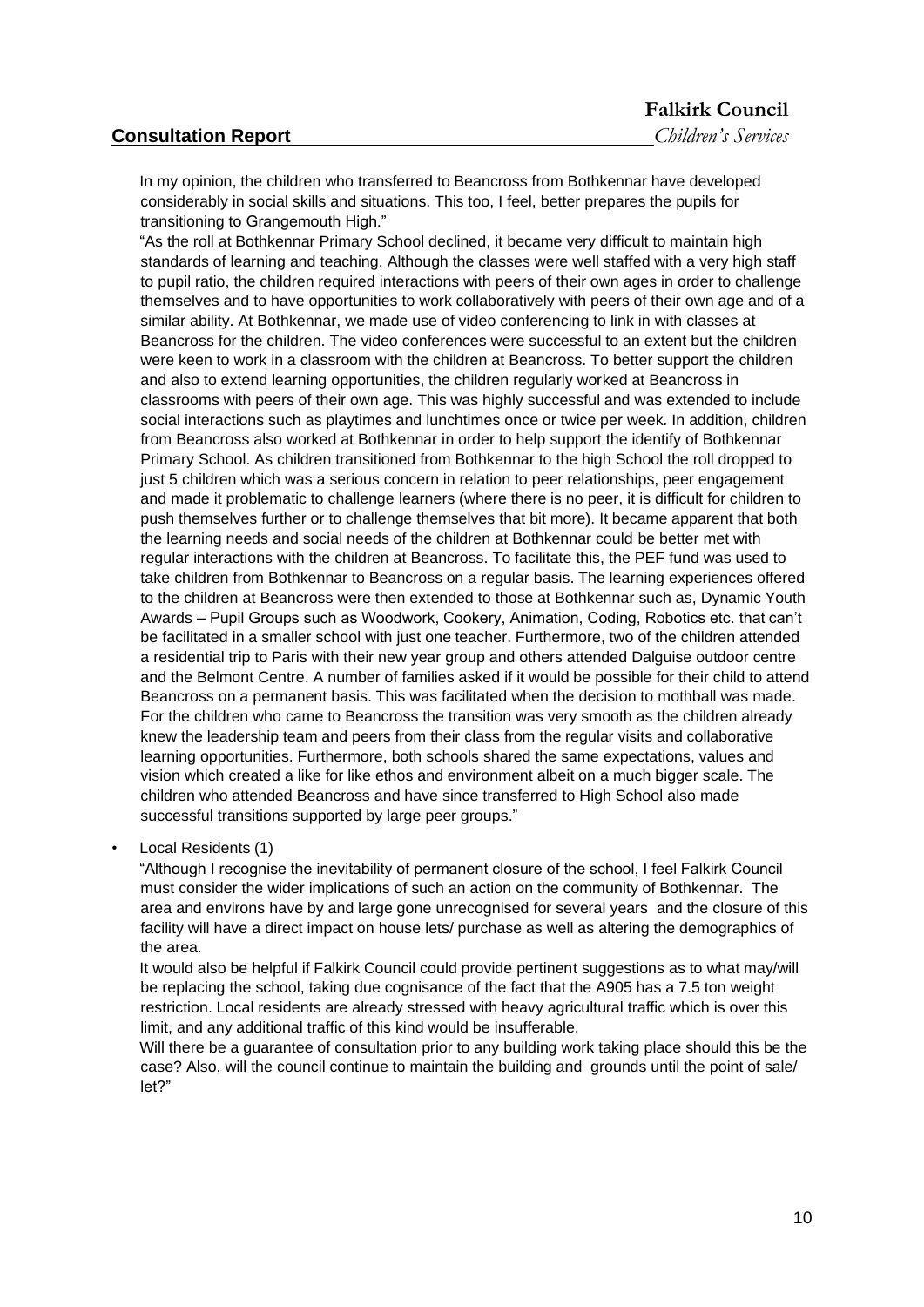### <span id="page-10-0"></span>Responses from those objecting to the permanent closure

#### **Individuals:**

• Other Members of the Public (1)

"A school is not just a building for maintenance but an institution and a centre for education, knowledge and development. It is the live heart of a village, town or a small community. The school may not have enough pupils at present times but the existence of a school in a community is a prerequisite for the existence and development of the community itself."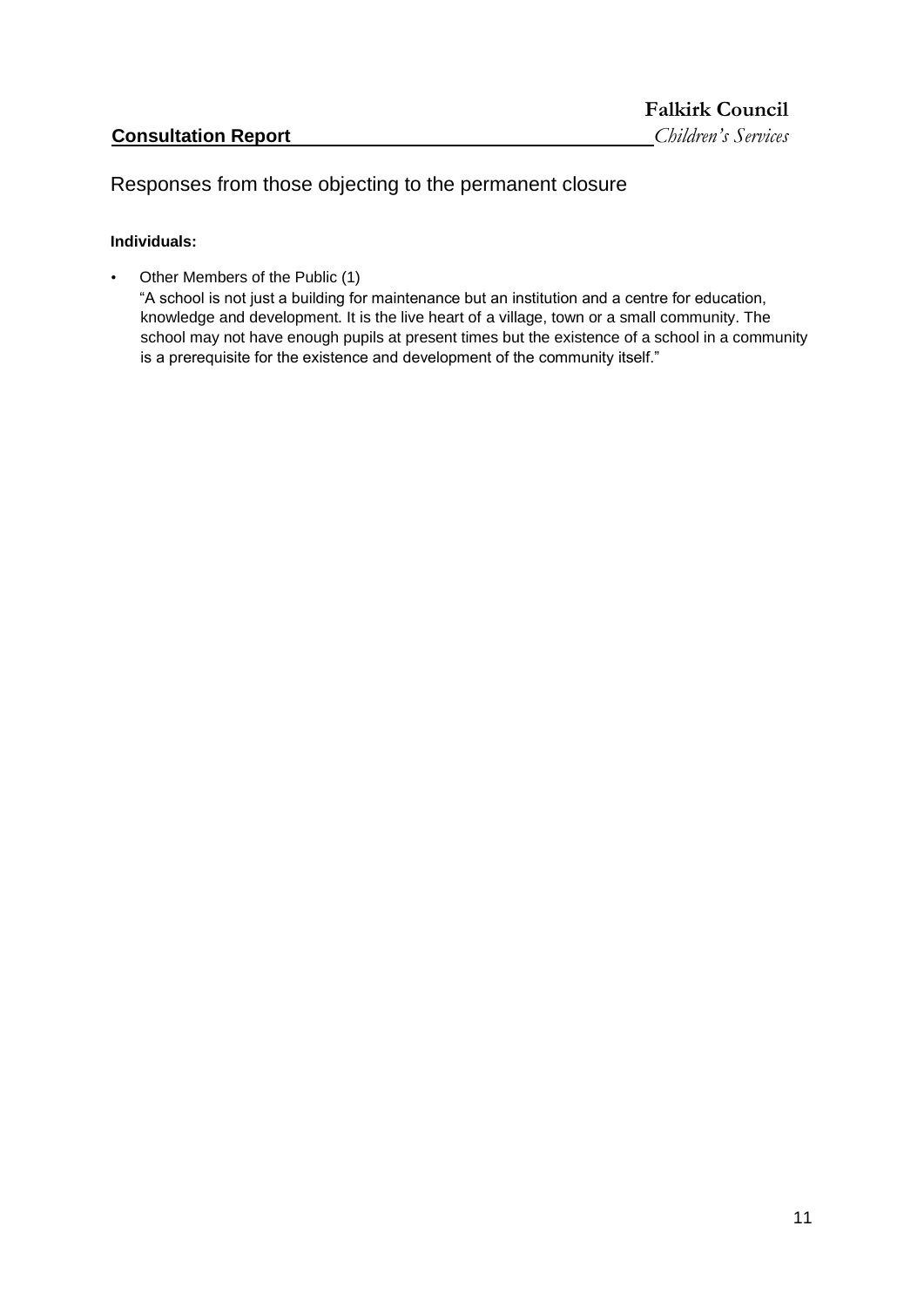## <span id="page-11-1"></span><span id="page-11-0"></span>**Appendix B: Minutes**

#### **Online Public Meeting on 9 th March 2021 at 18.30 Consultation on the proposal to permanently close Bothkennar Microsoft Teams**

**Tuesday 9<sup>h</sup> March 2021 18:30** 

#### **Present**

Margaret Wilson (MW) (Chair – Chair of the National Parent Forum of Scotland, Chair of the Falkirk area forum) Kenneth MacKinnon (KMC) (Parent Forum, Falkirk area forum) Fiona Richardson (MP) (Member of the Public) Mr Richardson (MP) (Member of the Public) Gary Johnstone (GJ) (Education Scotland) as observer Councillor Adanna McCue (AM) (Portfolio Holder for Education)

**Officers** 

Robert Naylor (RN) (Director of Children's Services, Falkirk Council) David Mackay (DM) (Head of Education, Children's Services, Falkirk Council) Gary Greenhorn (GG) (Head of Planning & Resources) Richard Teed (RT) (Senior Forward Planning Officer) Siobhan Couttie (SC) (Forward Planning Officer)

Introductions were made by Margaret Wilson. The following presentations were given: Background to the Proposal (Robert Naylor), Educational Benefits (David Mackay), Financial Considerations (Gary Greenhorn), Next Steps (Richard Teed) and Closing Remarks (Councillor Adanna McCue). This was followed by Questions and Answers.

#### **Questions and Answers Session:**

**Q: I was head teacher at Blackness Primary school for 7 years so I am aware of small school education and I am aware of the problems with small school education can give a teacher, a dedicated and very skilled teacher. I do think it's inevitable, the numbers there are unsustainable. I just feel it was a great school in its time and it was thriving. The village isn't thriving now. The issue isn't the school has to close, there is an inevitability and a feeling in the village that it does have to go, it's unsustainable, you can't afford this as a council and as a service. So there is an alternative and the villagers know this and it is Beancross and it is working and I am pleased about that. From our point of view, we are worried for the infrastructure of the village as it is, the demographics are changing, and with no young people coming into the village, the village is going to die. That is what is worrying the people more. I don't like putting myself up as the spokesperson for the village but it would appear that I am at the moment, the village will die and the shops are away, there is no business in the place itself, that is what is really concerning me and my husband more. I am not sure if this is the proper**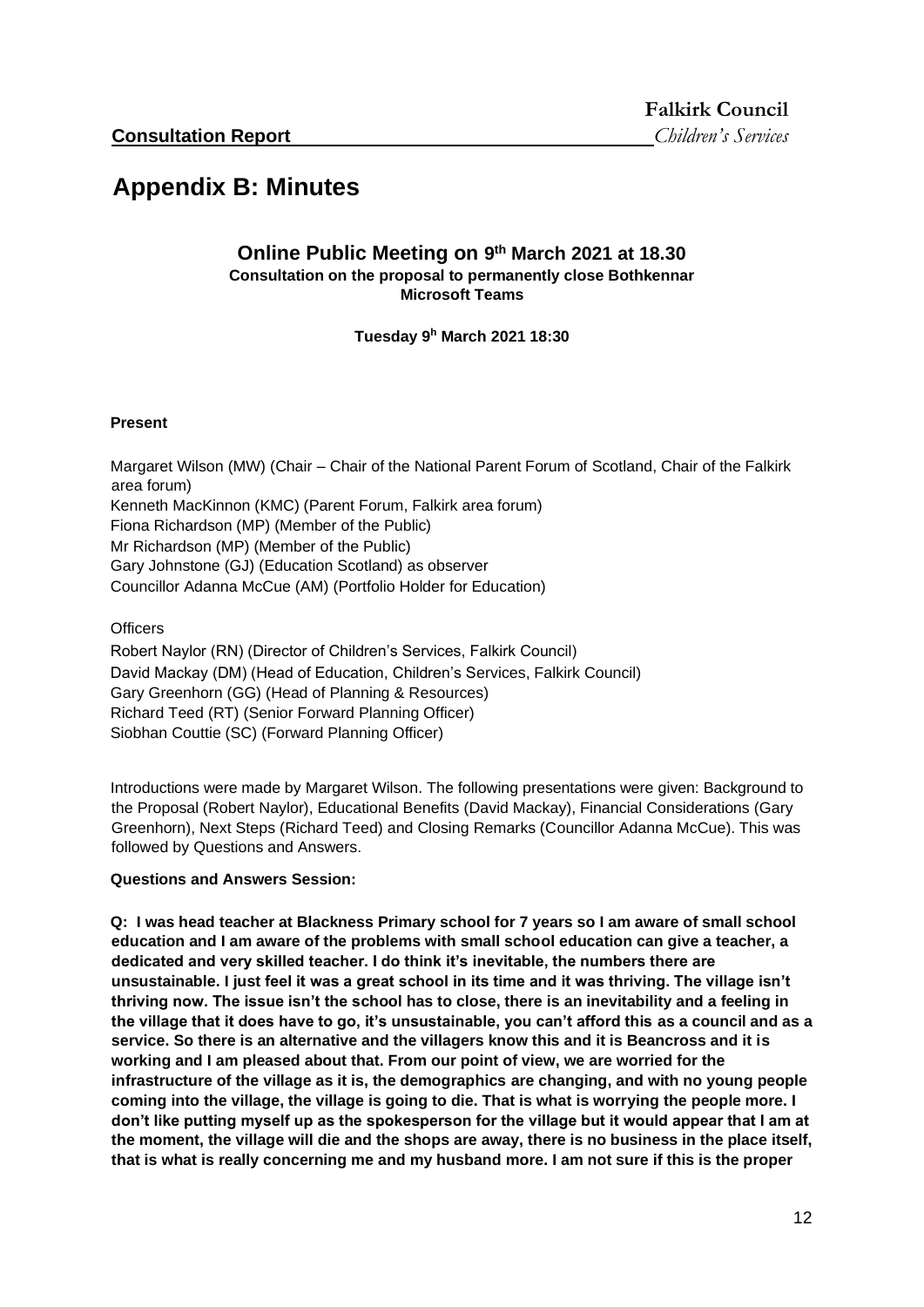#### **forum for this. But I do appreciate the fact there is no argument from my point of view or the villagers that the school must close.**

RN: Are you aware of the ongoing community conversations that are taking place around each ward of the council in terms of the future of all our property assets? Have you been made aware of it or been invited to go along to any of them?

#### **M.P: no I haven't heard of it, it is the first I've heard**

RN: They are a series of meetings working their way (around the Council area) and we are on our second iteration of these ward by ward meetings, if you would like to attend on these they are usually in the morning or afternoon and if you would like to provide your contact details, I can make sure the relevant officers invite you to the next one that is appropriate to Bothkennar.

#### **M.P: It was built in 1961, it's a good building and a sound building but it has seen its day and there was a problem with the mobile classroom that was a nursery and there is a lot of ground there, I do take your point there, it is just unsustainable, and its just so sad that it's the times we are in and it's taking us through that and sentiment doesn't come into it.**

GG: Yes, a number of years ago, Bothkennar nursery class was mothballed because the numbers dropped, although you may also remember that we got external funding to build the extension which was the games hall to the school. Notwithstanding that, what happens is if the Education, Children and Young Peoples executive agree to our proposal for permanent closure then it becomes surplus to the operational requirements of our service. At that point, the Council's asset management team take over that asset and they would undergo further consultation with local members, the local community, before deciding/recommending what to do with it. It comes back to Roberts point, re: the community conversations if the school is closed. They will inform the options for that asset in the community. The options are that it is used by the Council for community purposes, or leased or sold off for other purposes. So there are a number of options. None of these options are part of this proposal going forward. The council would carry that out as a separate exercise.

**M.P: No, the study has been done and we have come to that conclusion ourselves when we could see the numbers dwindling. I taught in the village school when I first came here 44 years ago and at that time there was 67 pupils and 4 teachers, and we produced 2 dux medallists from Bothkennar, I have great respect and value for the school and in its heyday it was wonderful. However, these days are long gone and will not return, so I think absolutely, I am in agreement with the proposal and I think it is inevitable. I do appreciate everyone explaining what is going on.** 

#### **M.P: With regards to the consultations (***community conversations***), we were not aware of any and we are certainly looking forward getting involved with what is happening. Thank you to everyone for their efforts as it is a big undertaking and onerous task so thank you very much.**

RN I believe Siobhan has your email address, I will forward that with your permission to the relevant officer in the council that has the overview of the community conversations and make sure you get an invitation to the next meeting.

Margaret Wilson thanked everyone and the meeting closed.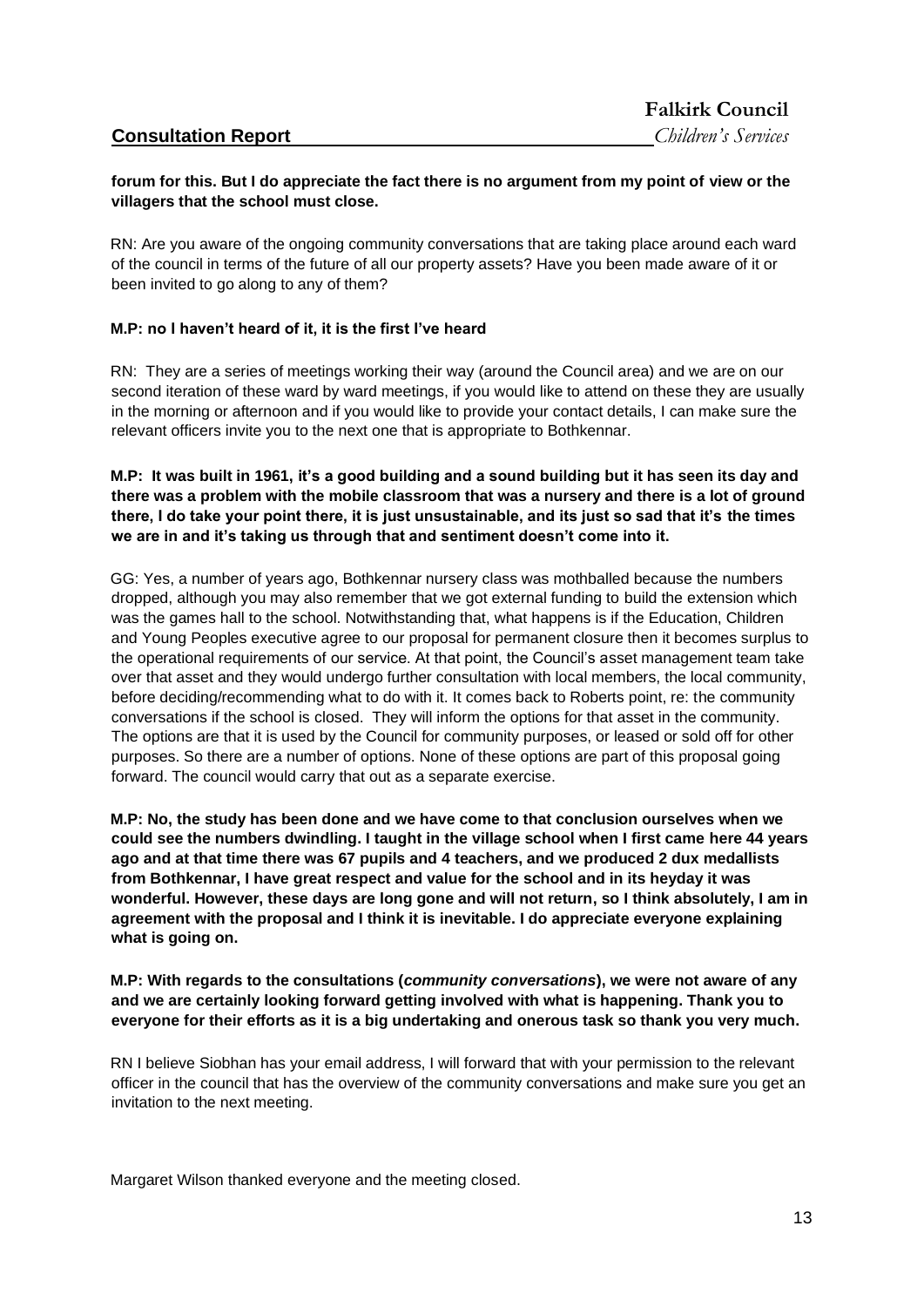## <span id="page-13-0"></span>**Appendix C: Consultation Proposal**

## **PERMANENT CLOSURE OF BOTHKENNAR PRIMARY SCHOOL**

## **A PROPOSAL DOCUMENT**

**February 2021**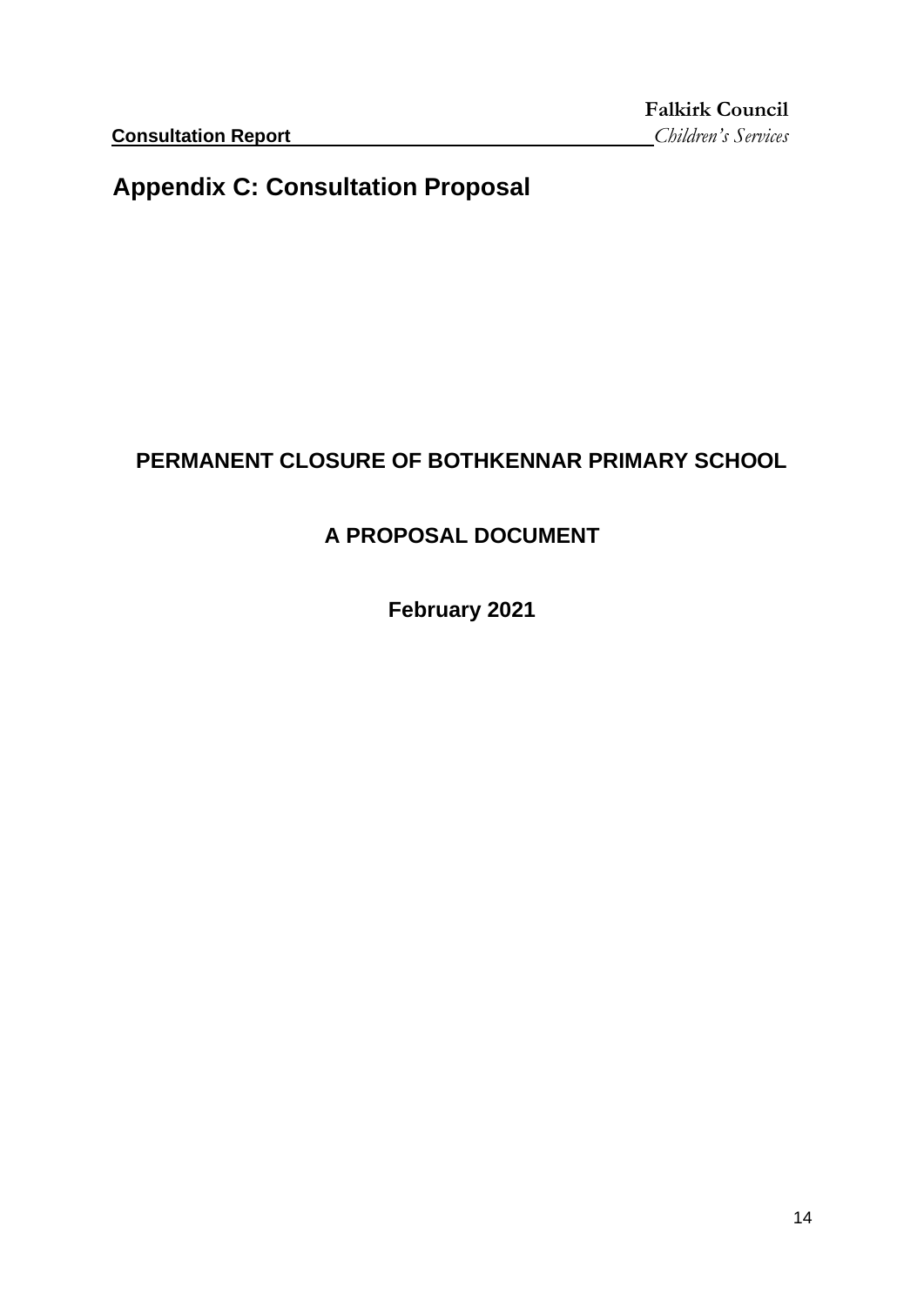## **PROPOSAL**

| <b>Proposed</b>                                              | That Bothkennar Primary School, which has been mothballed since                                                                                                                                                                                                                                                                                                                                                                                                                                   |  |  |
|--------------------------------------------------------------|---------------------------------------------------------------------------------------------------------------------------------------------------------------------------------------------------------------------------------------------------------------------------------------------------------------------------------------------------------------------------------------------------------------------------------------------------------------------------------------------------|--|--|
| Change                                                       | August 2019, is closed permanently.                                                                                                                                                                                                                                                                                                                                                                                                                                                               |  |  |
|                                                              |                                                                                                                                                                                                                                                                                                                                                                                                                                                                                                   |  |  |
| <b>Background</b>                                            | During school session 2018/2019, the pupil roll at Bothkennar Primary<br>School fell to just 4 pupils after a prolonged period of declining<br>numbers. Following a consultation with affected parents and the school<br>community, it was agreed that Bothkennar Primary School would be<br>mothballed, subject to an annual review of demand for pupil places,<br>and that Beancross Primary School would become the proxy catchment<br>school for the area.                                    |  |  |
|                                                              | Two years on, the primary age population in the Bothkennar Primary<br>School Catchment area has declined further, with no prospect of this<br>trend changing in the foreseeable future. For this reason, it is now<br>proposed that the school is permanently closed.                                                                                                                                                                                                                             |  |  |
|                                                              | Before any final decision can be taken on a permanent school closure<br>proposal a formal consultation is required in accordance with the<br>Schools (Consultation) (Scotland) Act 2010. This proposal document<br>provides full details of the proposal and the consultation process now<br>underway.                                                                                                                                                                                            |  |  |
| <b>Pupil numbers</b><br>in the area                          | In the 5 years running up to the decision to mothball the school,<br>demand for places had declined each year to very low levels. The<br>following table shows the school roll over this period (taken from the<br>annual school census):                                                                                                                                                                                                                                                         |  |  |
|                                                              | 2014/2015 2015/2016 2016/2017 2017/2018 2018/2019                                                                                                                                                                                                                                                                                                                                                                                                                                                 |  |  |
|                                                              | No. Pupils<br>27<br>17<br>11<br>25<br>4                                                                                                                                                                                                                                                                                                                                                                                                                                                           |  |  |
|                                                              | Pupil data shows that the number of primary age children in the<br>Bothkennar catchment area has reduced by 18% over the last 3 years,<br>and other data shows just 8 pre-school children aged 4 and younger<br>living in the catchment area. This suggests that the primary age<br>population will continue to decline over the next 5 years.<br>Based on all known data, there will be no increase in catchment<br>demand for places in the coming 5 years to justify re-opening the<br>school. |  |  |
| <b>Proposed</b><br><b>Alternative</b><br><b>Arrangements</b> | The arrangements in place from August 2019 will continue. Beancross<br>Primary School will remain the catchment primary school for children<br>living in area and free school transport will be provided to pupils<br>choosing their catchment school.                                                                                                                                                                                                                                            |  |  |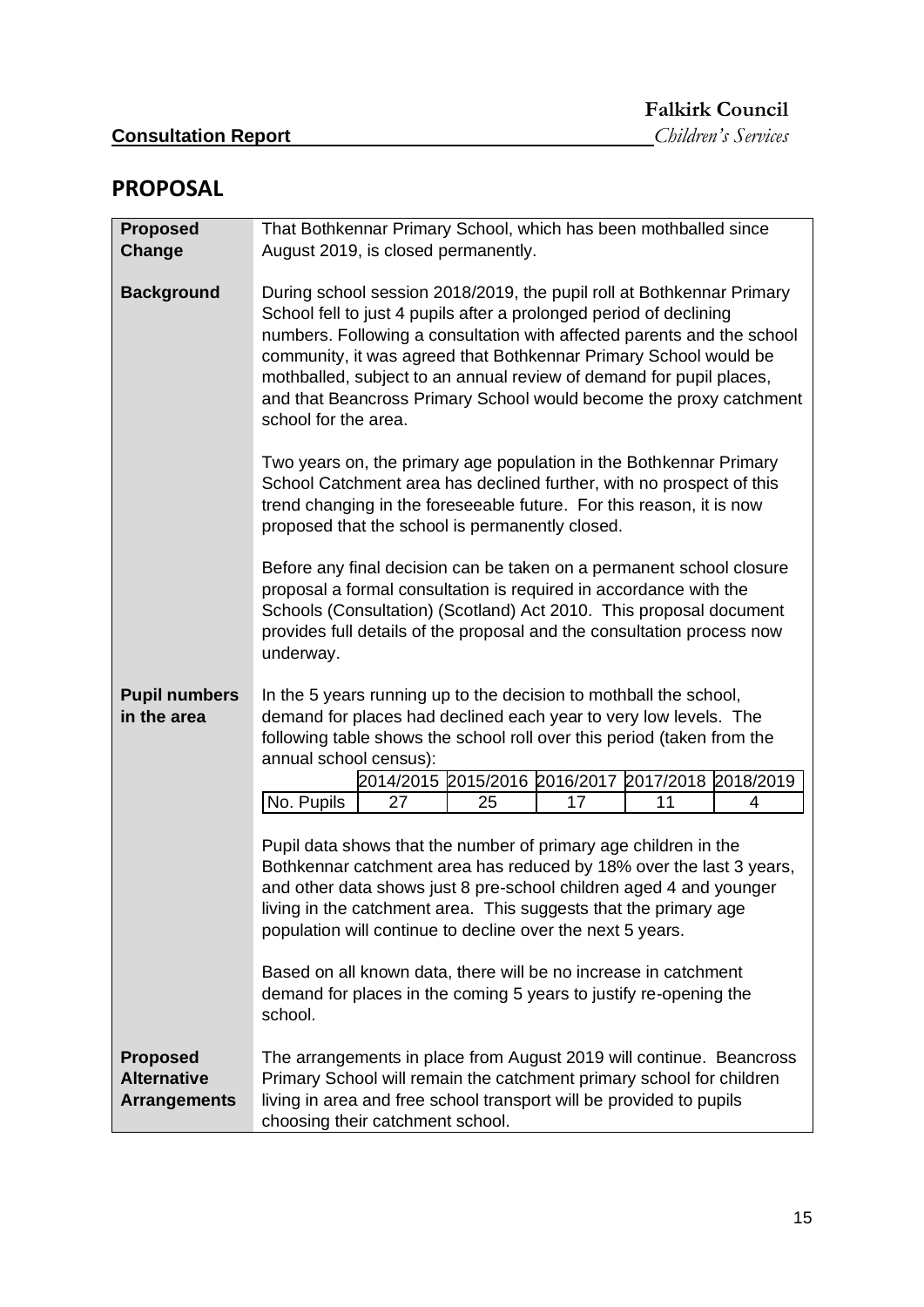**Falkirk Council** 

**Consultation Report** *Children's Services*

| <b>Educational</b> | Falkirk Council is of the view that the school environment should be of a                                                                                                                                                                                                                                                                                                                                                                                                                            |
|--------------------|------------------------------------------------------------------------------------------------------------------------------------------------------------------------------------------------------------------------------------------------------------------------------------------------------------------------------------------------------------------------------------------------------------------------------------------------------------------------------------------------------|
| <b>Benefits</b>    | quality that sustains and improves education provision, pupil                                                                                                                                                                                                                                                                                                                                                                                                                                        |
| <b>Statement</b>   | performance and outcomes for the young people of Falkirk.                                                                                                                                                                                                                                                                                                                                                                                                                                            |
|                    |                                                                                                                                                                                                                                                                                                                                                                                                                                                                                                      |
|                    | With this in mind, Falkirk Council has adopted the following indicators in<br>reviewing the school estate:                                                                                                                                                                                                                                                                                                                                                                                           |
|                    | 1.<br>Pupils should be educated in facilities which are rated at least<br>category B for each of Condition and Suitability.                                                                                                                                                                                                                                                                                                                                                                          |
|                    | 2.<br>Pupils should be members of an age-appropriate peer group.<br>3.<br>Pupils should have the opportunity to engage in the widest<br>possible range of activities beyond the core curriculum,<br>including music, sports, drama and art.                                                                                                                                                                                                                                                          |
|                    | 4.<br>Pupils with Additional Support Needs should be educated in the<br>most appropriate local setting.                                                                                                                                                                                                                                                                                                                                                                                              |
|                    | 5.<br>Pupils should not ordinarily be required to travel for longer than<br>30 minutes from the nearest classified road pick-up point to<br>school (primary).                                                                                                                                                                                                                                                                                                                                        |
|                    | 6.<br>School facilities should be of a size appropriate to the<br>delineated area that they serve, paying due regard to<br>demographic trends.                                                                                                                                                                                                                                                                                                                                                       |
|                    | 7.<br>School delineated areas should reflect geography, travel routes<br>and population distribution.                                                                                                                                                                                                                                                                                                                                                                                                |
|                    | 8.<br>Safe school transport should be provided and safe traffic<br>management in and around school sites should be                                                                                                                                                                                                                                                                                                                                                                                   |
|                    | implemented.<br>9.<br>Teachers should be members of a professional learning<br>community comprising at least 3 members located in the same<br>facility.                                                                                                                                                                                                                                                                                                                                              |
|                    | 10.<br>The implications of school location to local communities should<br>be considered.                                                                                                                                                                                                                                                                                                                                                                                                             |
|                    | Falkirk Council is of the view that the school environment should be of a<br>quality that sustains and improves education provision, pupil<br>performance and outcomes for young people. It is the Authority's view<br>that Bothkennar Primary School cannot meet all of these criteria,<br>whereas the current alternative catchment school, Beancross Primary,<br>can.                                                                                                                             |
|                    | While it may seem that having fewer pupils in a class would allow a<br>teacher to provide more one-on-one attention, fewer is not always<br>better, when it comes to our pupils learning experiences. Classes low in<br>pupil numbers, have disadvantages. These disadvantages are further<br>compounded when we have a single class school, potentially with only<br>one or two children at each year stage. Some of the problems<br>commonly associated with teaching a small group of pupils are: |
|                    | (i) Attendance Issues<br>While one or two pupils missing a large class isn't a major issue, a<br>small number of absent pupils can make a big difference in a small<br>class. If there are only five or 10 pupils in a class, two missing pupils                                                                                                                                                                                                                                                     |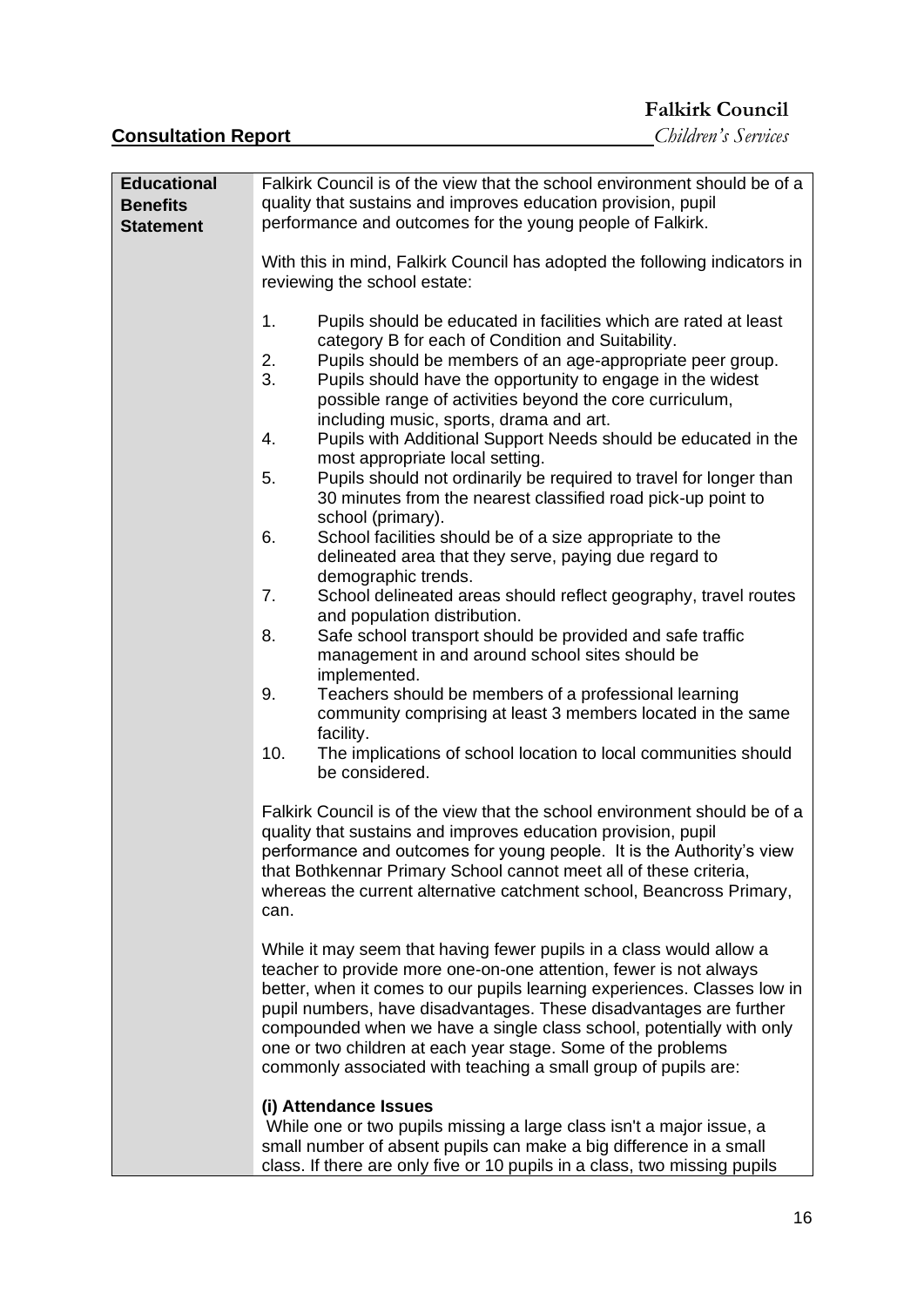| represent a much larger percentage of the class population, making it<br>more difficult for the teacher to continue with planned lessons.                                                                                                                                                                                                                                                                                                                                                                                                                                                                                                                                                                                                 |
|-------------------------------------------------------------------------------------------------------------------------------------------------------------------------------------------------------------------------------------------------------------------------------------------------------------------------------------------------------------------------------------------------------------------------------------------------------------------------------------------------------------------------------------------------------------------------------------------------------------------------------------------------------------------------------------------------------------------------------------------|
| This will also significantly impact on the class dynamics and learning<br>experiences of children in the single class setting, with the likely<br>consequence that a child may be the only pupil at a particular stage.<br>Thereby having no other pupil to share their learning experience with<br>and benefit from those interactions;                                                                                                                                                                                                                                                                                                                                                                                                  |
| (ii) Lack of Diversity<br>A smaller class is less likely to represent a diverse cross section of<br>society. Pupils benefit from being members of diverse classes because<br>they have the opportunity to hear viewpoints that differ greatly from<br>their own. While some small classes do have a diverse array of<br>members, many are relatively homogeneous in nature and, as such, do<br>not offer pupils the opportunity to learn in a diverse setting;                                                                                                                                                                                                                                                                            |
| (iii) Overly Rapid Work Completion<br>While pupils having the opportunity to complete their work quickly may<br>seem like a good thing, there are benefits to pupils moving though work<br>more slowly and deliberately. In larger classes, pupils are commonly<br>slowed in their work efforts by peers who need additional guidance.<br>This temporary slowing gives these potentially speedy pupils the<br>opportunity to more fully explore the topics covered in the lesson<br>instead of simply racing through and failing to absorb the information;                                                                                                                                                                               |
| (iv) Fewer Activity Options<br>Some academic activities require a minimum number of participants.<br>Activities such as small group projects, group discussions or peer to<br>peer learning activities are much harder to implement in a small class<br>because there are fewer pupils to divide into groups, limiting pupils'<br>options. Other options, such as large-scale games, may be impossible<br>in single small settings because there are not enough pupils to allow for<br>game play, or due to the wide variation in the age and physical<br>development of the pupils, potentially making an activity unsafe. These<br>opportunities help to stimulate and motivate the children, and provide<br>them with skills for life. |
| Working with others across a wide range of settings is one of the core<br>elements of the modern school curriculum. This includes planning and<br>carrying out projects in small groups, sharing tasks and responsibilities,<br>and being ready and willing to learn from and with others. Beancross<br>Primary has sufficient pupils to allow the children to work collaboratively<br>on various topics and activities. The class teachers will work with both<br>individuals and groups at each stage of the curriculum, and the group<br>working allows pupils to develop different skills from those that are<br>developed during individual work.                                                                                    |
| Working with others also plays a part in the development of leadership<br>skills, which become increasingly important to pupils as they move<br>through their school years and beyond school education into adulthood;                                                                                                                                                                                                                                                                                                                                                                                                                                                                                                                    |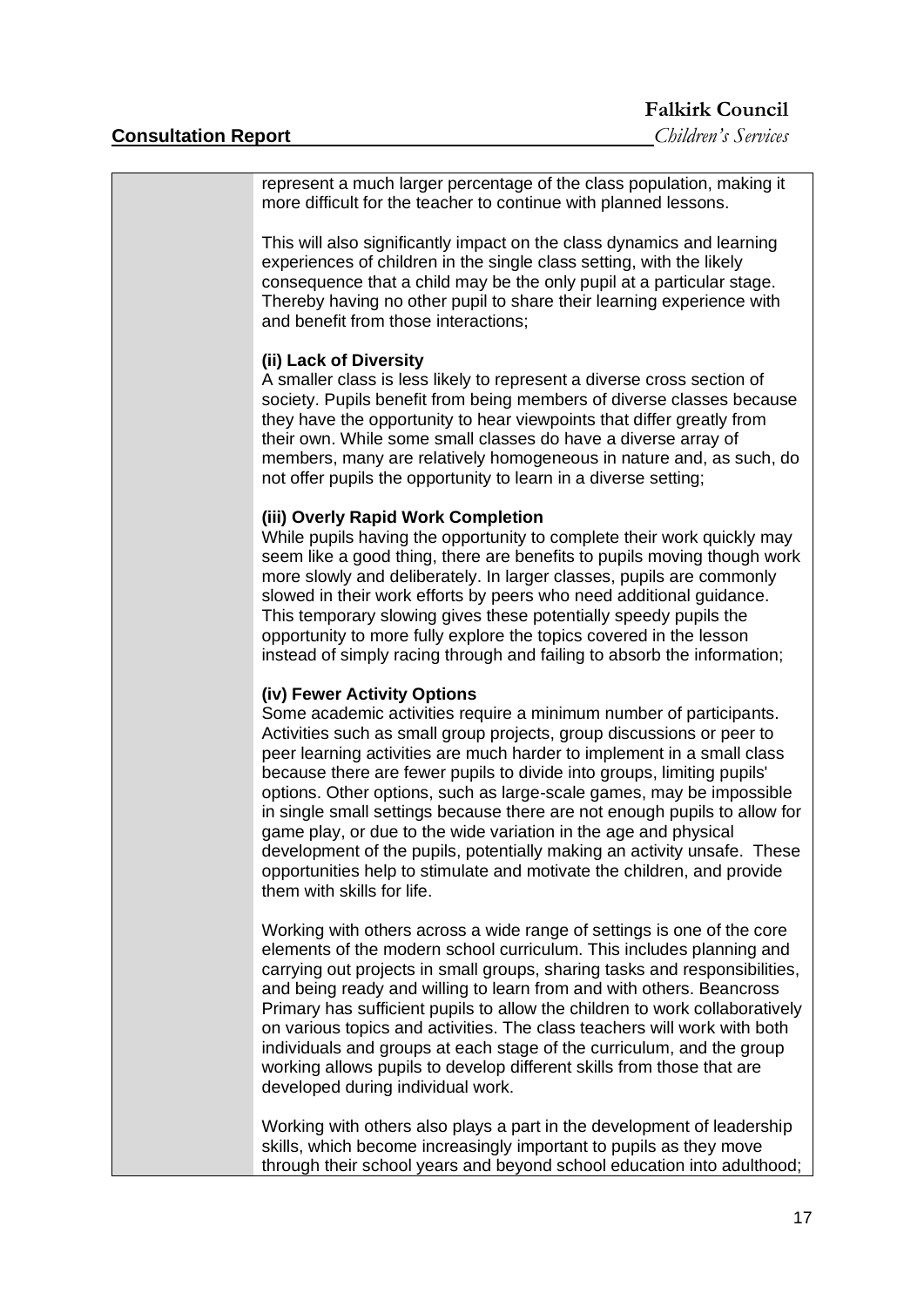## **Falkirk Council**<br>Children's Services

|                                                            | (v) Increased Pupil Anxiety<br>Some pupils enjoy the anonymity associated with being a member of a<br>large class. These pupils are uncomfortable in the spotlight and prefer<br>to blend in with the crowd as they move through the process of<br>learning. For pupils of this nature, small classes are far from desirable<br>because in educational settings with reduced pupil numbers they do not<br>have the same opportunity to mix in with their peer group.                   |
|------------------------------------------------------------|----------------------------------------------------------------------------------------------------------------------------------------------------------------------------------------------------------------------------------------------------------------------------------------------------------------------------------------------------------------------------------------------------------------------------------------------------------------------------------------|
|                                                            | The level to which pupils are able to become skilled in social interaction<br>will depend to an extent on the opportunities afforded to them. The<br>forging of close friendships and the development of self-esteem is<br>enhanced by each pupil being enabled to be part of an age appropriate<br>peer group of a sufficient size to allow a range of interactions and<br>relationships to form and reform; and<br>(vi) Pupil performance                                            |
|                                                            | Smaller classes do not help children achieve better marks in primary<br>school, according to research published recently. The findings, by<br>academics at the University of London's Institute of Education,<br>contradict the popular beliefs of teachers and parents that smaller<br>classes make for a better learning environment.                                                                                                                                                |
|                                                            | There are many other similar research papers detailing the negative<br>impact of small class sizes on the pupils' learning experience and<br>academic performance, due to the negative impact of the factors<br>described above.                                                                                                                                                                                                                                                       |
| <b>Community</b><br><b>Impact</b>                          | Bothkennar Primary School is classified as a rural school and, as such,<br>this proposal to close it must consider the impact that this closure will<br>have on the local community it serves.  Prior to mothballing use/lets of<br>the school was limited to Councillor Surgeries only.                                                                                                                                                                                               |
|                                                            | What will happen to the school building?<br>The school is currently being used as temporary office accommodation<br>for Council staff. There are plans underway to move these staff to<br>other accommodation.                                                                                                                                                                                                                                                                         |
|                                                            | Once the building becomes empty, it would be deemed surplus to<br>Children's Services operational requirements and the Council's Asset<br>Management Team would then consider what future options there are<br>for the property, which could include potential sale. However, it is<br>important that all community views are considered prior to this<br>happening and we would welcome your views on possible future uses<br>for this building, should the school close permanently. |
| Transport/<br><b>Sustainability</b><br><b>Implications</b> | Another important consideration with any rural school closure is the<br>transport demands arising from the relocation of pupils to a school that<br>is further away.                                                                                                                                                                                                                                                                                                                   |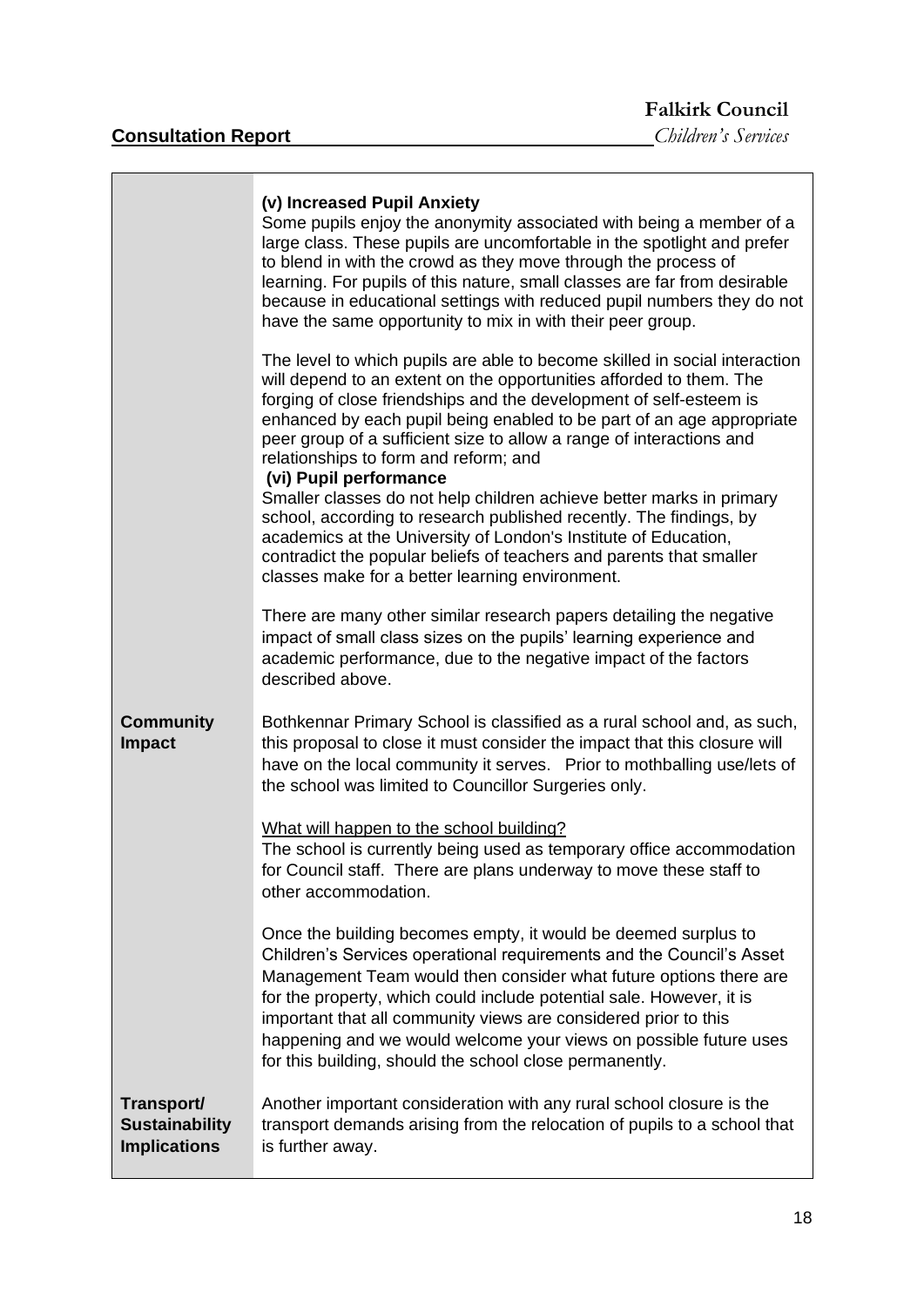# **Falkirk Council**<br>Children's Services

|                                           | Bothkennar Primary School has been temporarily closed for nearly 2<br>years now and all pupils from the area are entitled to free school<br>transport to Beancross Primary School, which is 2.5 miles from<br>Skinflats.<br>School transport is currently provided through extending the existing<br>school bus route by half a mile from the Grangemouth Old Town. There<br>is no cost implications to families affected by the closure. A permanent<br>closure would continue to have very little impact in this respect on costs<br>to the council or distance covered by vehicles.<br>With regard to sustainability concerns, the requirement to transport<br>pupils to Beancross Primary School is more than offset by the closure<br>of this facility which would require disproportionate levels of heating,<br>electricity and maintenance to keep open for so few pupils in<br>comparison. |
|-------------------------------------------|-----------------------------------------------------------------------------------------------------------------------------------------------------------------------------------------------------------------------------------------------------------------------------------------------------------------------------------------------------------------------------------------------------------------------------------------------------------------------------------------------------------------------------------------------------------------------------------------------------------------------------------------------------------------------------------------------------------------------------------------------------------------------------------------------------------------------------------------------------------------------------------------------------|
| <b>Financial</b><br><b>Considerations</b> | The annual operating costs for the school for 2018/19 was £186,632<br>which represented £46,658 per pupil.<br>Based on a slightly different financial assessment used for national<br>benchmarking purposes the Local Government Benchmarking<br>Framework (LGBF) this shows the cost per pupil for 2018/19 to be £<br>40,627.<br>This cost per pupil is significantly higher than both the Falkirk and<br>overall Scottish average cost per primary pupil, which were £ 4,655 and<br>£5,259 respectively and reflects the disproportionately higher level of<br>cost per pupil that schools with small rolls have.                                                                                                                                                                                                                                                                                 |
|                                           | The permanent closure of Bothkennar Primary School would result in a<br>net annual saving of £ 166,535 which would allow additional financial<br>resources to be redistributed to support the education sector.<br>Note: This saving does not take into account the temporary additional<br>costs being incurred whilst operating this vacant building as an office.<br>In addition, following closure, any costs associated with the upkeep and<br>associated on-going maintenance of this buildings, which is now circa<br>50 years old, would no longer need to be met. This would allow the<br>Council to use these funds to invest in the wider school estate where it<br>can benefit a larger number of pupils.                                                                                                                                                                               |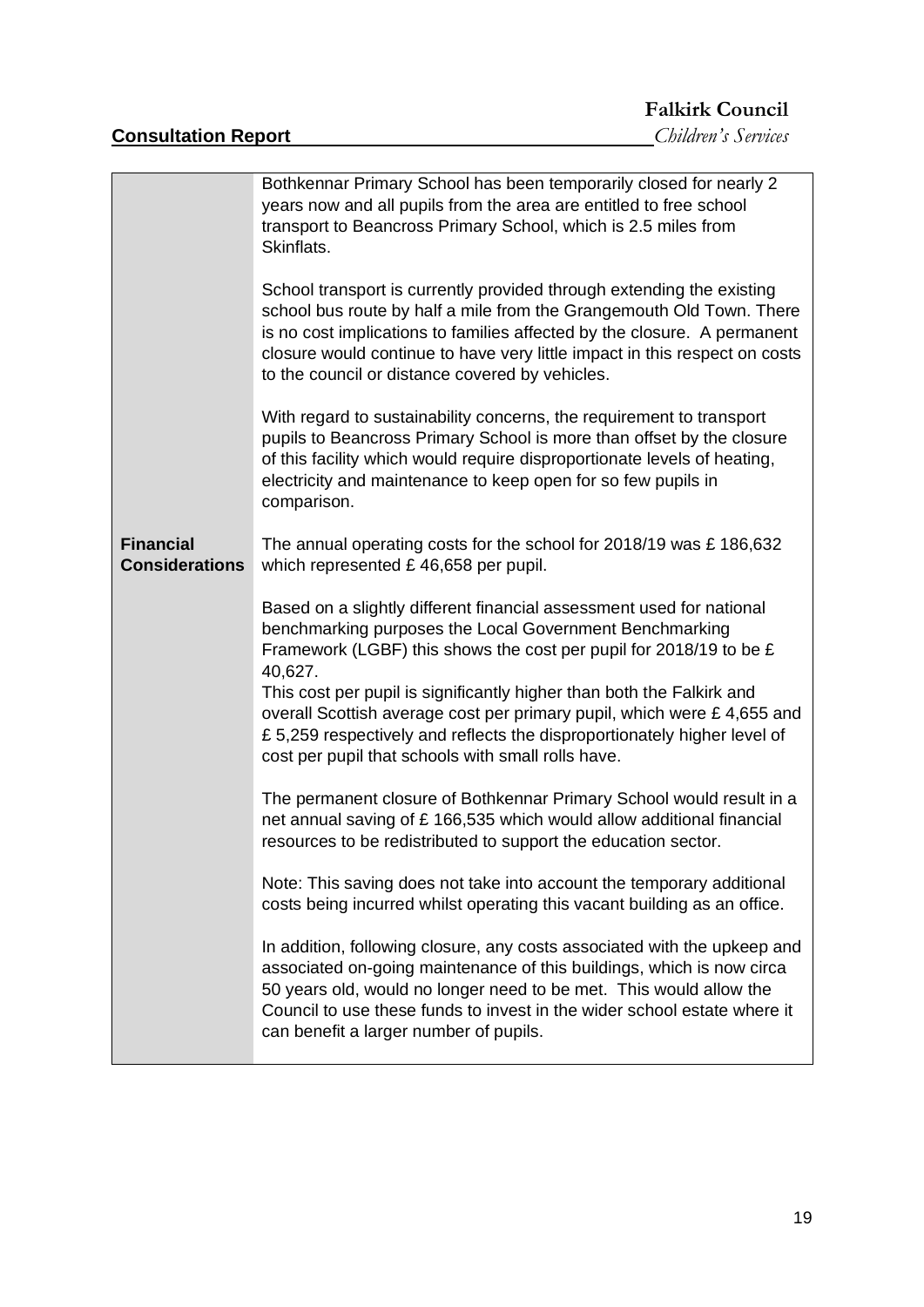## **CONSULTATION**

| Legislation                          | Schools (Consultation) (Scotland) Act 2010                                                                                                                                                                                                                                              |
|--------------------------------------|-----------------------------------------------------------------------------------------------------------------------------------------------------------------------------------------------------------------------------------------------------------------------------------------|
|                                      | A formal consultation is required for any proposal to permanently close a<br>school. This consultation is fully in accordance with the requirements of                                                                                                                                  |
|                                      | this legislation.                                                                                                                                                                                                                                                                       |
|                                      |                                                                                                                                                                                                                                                                                         |
| <b>Consultees</b>                    | We will be consulting:                                                                                                                                                                                                                                                                  |
|                                      | Parents and carers of all primary and nursery age pupils living in<br>the catchment areas of Bothkennar and Beancross Primary<br>Schools                                                                                                                                                |
|                                      | <b>Beancross Primary School Parent Council</b><br>٠<br><b>Pupils at Beancross Primary School</b><br>$\bullet$                                                                                                                                                                           |
|                                      | School staff and trade unions<br>$\bullet$                                                                                                                                                                                                                                              |
|                                      | <b>Grangemouth Community Council</b><br>$\bullet$                                                                                                                                                                                                                                       |
|                                      | All households in the Bothkennar Primary School catchment                                                                                                                                                                                                                               |
| <b>Consultation</b><br><b>Period</b> | The consultation will take place over an 8 week period running up to the<br>Easter holidays, between Monday 8 February and Thursday 2 April 2021.<br>If Covid-19 restrictions during this period do not permit public meetings<br>then a virtual/ digital alternative will be provided. |
|                                      | The consultation period has been extended to allow flexibility to be                                                                                                                                                                                                                    |
|                                      | applied to local engagement and to take cognisance of the Covid                                                                                                                                                                                                                         |
|                                      | restrictions and guidance in place at that time.                                                                                                                                                                                                                                        |
| <b>Public</b>                        | Subject to Covid restrictions in place at the time, and social distancing                                                                                                                                                                                                               |
| <b>Meeting</b>                       | requirements, there will be a public meeting at Bothkennar Primary<br>School on Tuesday 2 <sup>nd</sup> March at 6:30pm.                                                                                                                                                                |
|                                      |                                                                                                                                                                                                                                                                                         |
|                                      | In the event that Covid restrictions at the time do not permit indoor,<br>socially distanced meetings, a video meeting will be arranged.                                                                                                                                                |
|                                      | If you would like to be involve in this meeting, please provide us with your<br>contact details so that we can manage numbers attending and keep you                                                                                                                                    |
|                                      | updated on the format of the meeting when Covid restrictions affecting the<br>date are confirmed (contact details below).                                                                                                                                                               |
|                                      | Also, we would urge anyone that would like to participate, but feel that<br>they would be limited by Covid restrictions and/or an online video meeting                                                                                                                                  |
|                                      | to contact us directly to discuss (contact details below).                                                                                                                                                                                                                              |
| How to<br>Respond                    | Please respond online using the Consultation Hub on the Falkirk Council<br>at:                                                                                                                                                                                                          |
|                                      | say.falkirk.gov.uk/                                                                                                                                                                                                                                                                     |
|                                      | If you would prefer to write to us directly then you can using the email or                                                                                                                                                                                                             |
|                                      | postal address shown in the contact details below.                                                                                                                                                                                                                                      |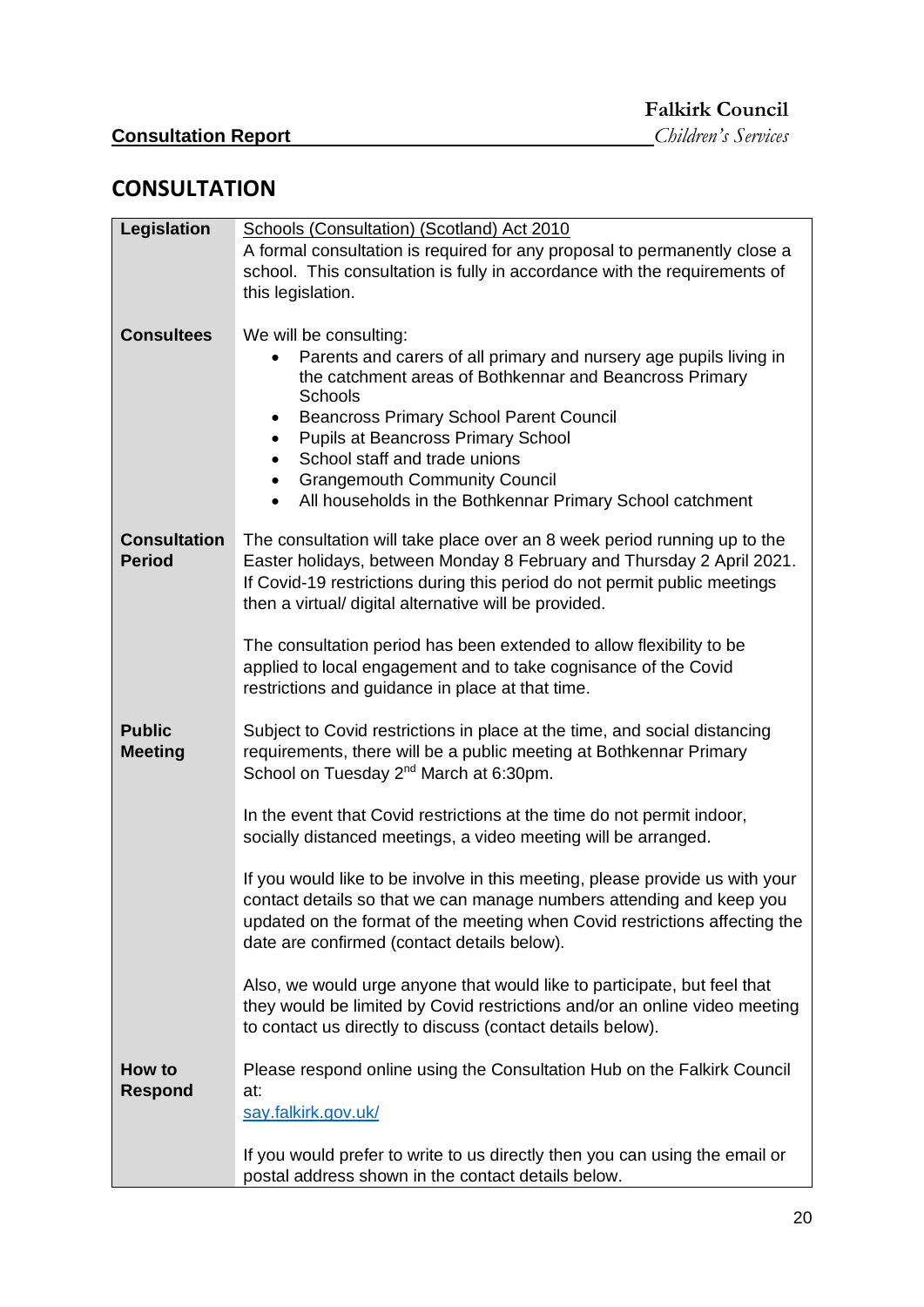|                                                | All responses should be provided by Thursday 2 <sup>nd</sup> April 2021.                                                                                                                                                                     |
|------------------------------------------------|----------------------------------------------------------------------------------------------------------------------------------------------------------------------------------------------------------------------------------------------|
|                                                | With the current Covid restrictions that are in place all submissions should<br>be in writing or via email.                                                                                                                                  |
| <b>Following</b><br>the<br><b>Consultation</b> | Education Scotland will receive details of consultation responses and the<br>public meeting and will provide Children's Services with a report after the<br>consultation.                                                                    |
|                                                | Children's Services will then prepare a consultation report which will be<br>published on the council website. All respondents to this consultation will<br>be notified when it is available.                                                |
|                                                | The consultation report will be discussed by councillors at the Education,<br>Children and Young People Executive later in the year where they will<br>decide on the matter.                                                                 |
| <b>Contact</b><br><b>Details</b>               | Informal telephone enquiries concerning these proposals can be made on<br>01324 506621. (This service may be restricted due to Covid restrictions)                                                                                           |
|                                                | Please respond to the online consultation response form if you can (see<br>above), but if you would like to write to us directly in response, please<br>email us at educ.consultation@falkirk.gov.uk or use the following postal<br>address: |
|                                                | <b>Bothkennar Primary School Closure Consultation</b><br><b>Children's Services</b><br><b>Sealock House</b><br>2 Inchyra Road<br>Grangemouth<br>FK3 9XB                                                                                      |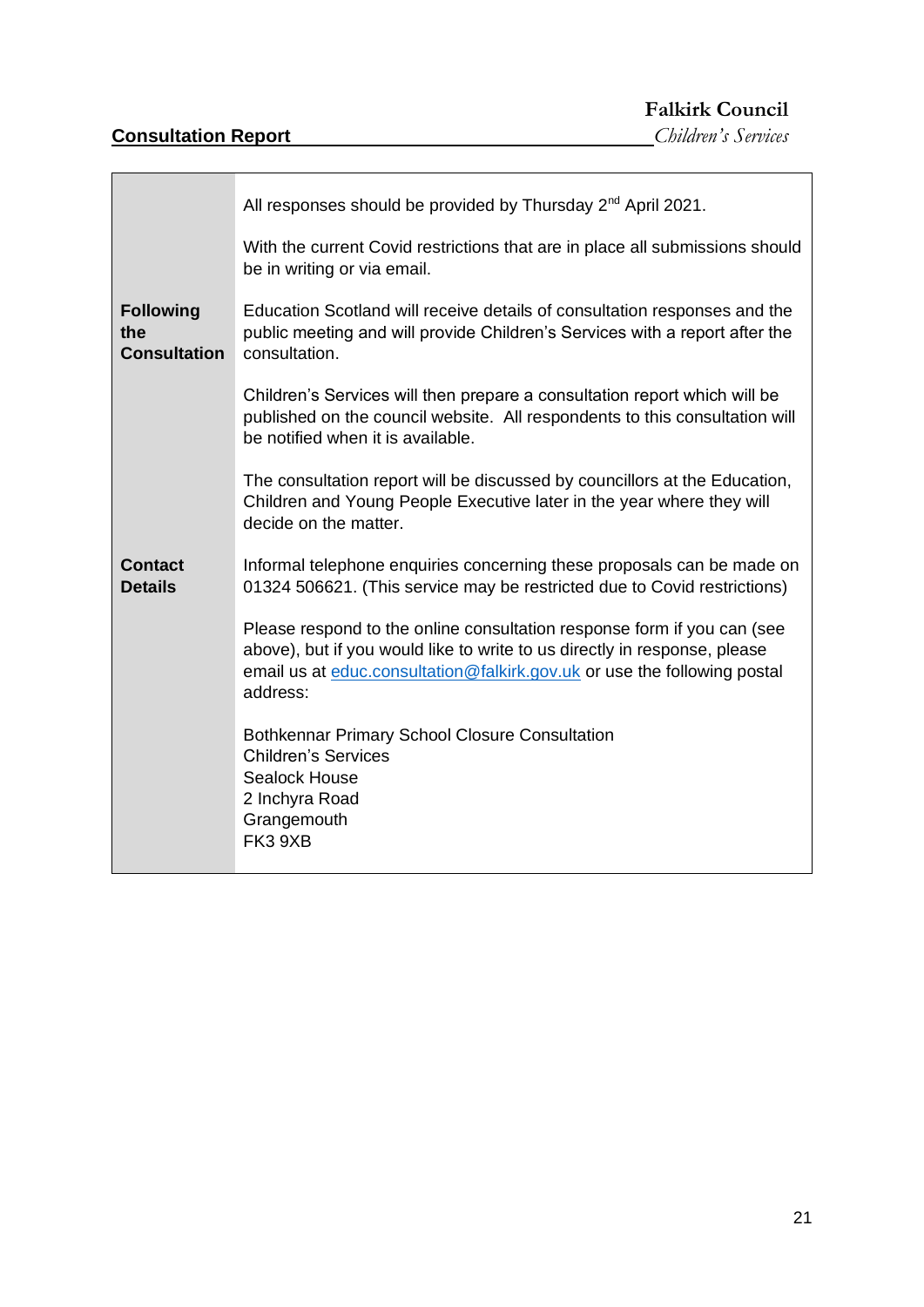**Falkirk Council** 

## <span id="page-21-0"></span>**Appendix D: Education Scotland Report**



## **Schools (Consultation) (Scotland) Act 2010**

**Report by Education Scotland addressing educational aspects of the proposal by Falkirk Council to permanently close Bothkennar Primary School.** 

April 2021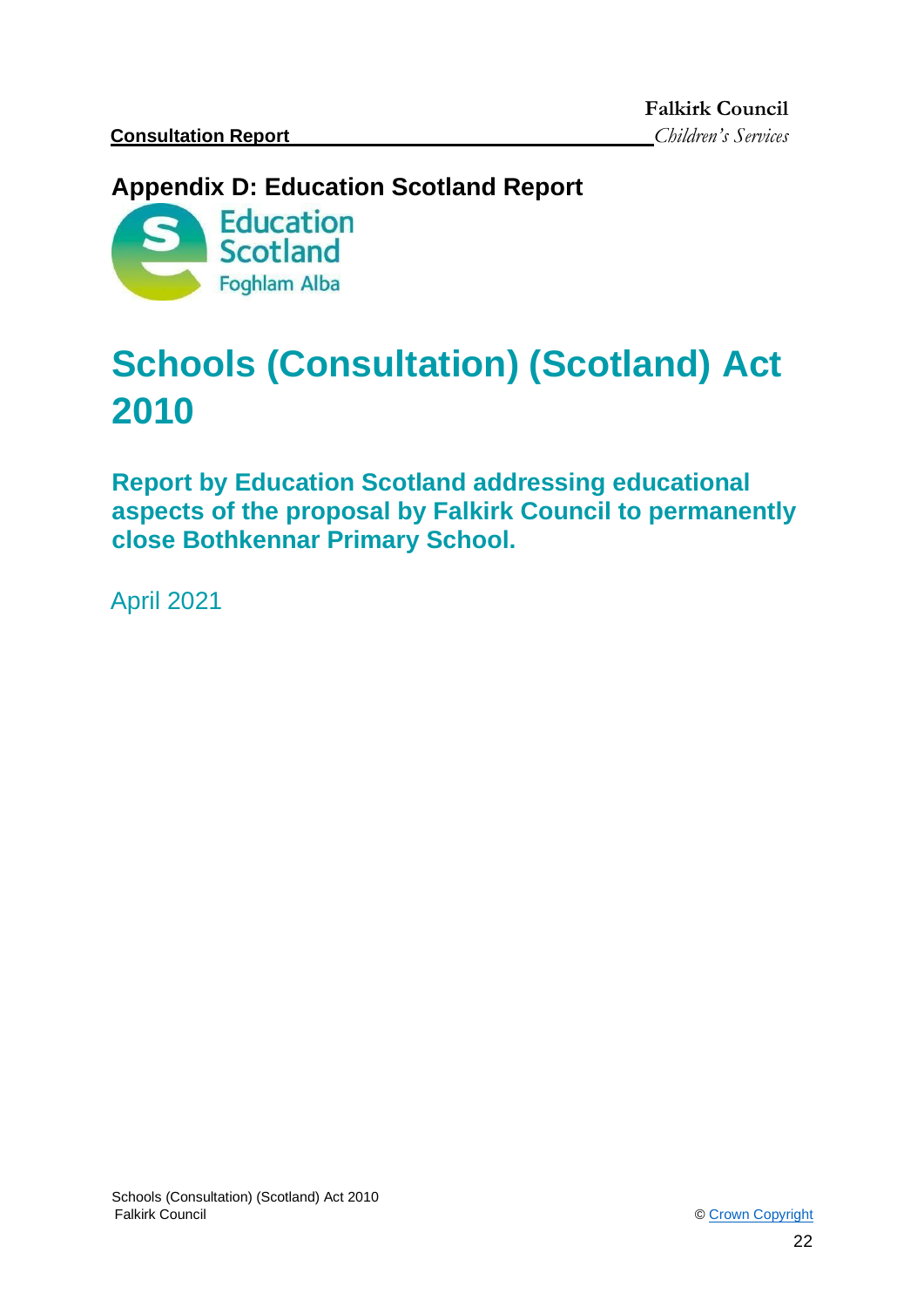## <span id="page-22-0"></span>**Introduction**

1.1 This report from Education Scotland has been prepared by Her Majesty's Inspectors of

Education (HM Inspectors) in accordance with the terms of the [Schools \(Consultation\)](https://www.google.co.uk/url?sa=t&rct=j&q=&esrc=s&source=web&cd=1&cad=rja&uact=8&ved=2ahUKEwj9-7GYkvLeAhXOasAKHT9vCtMQFjAAegQICRAB&url=https%3A%2F%2Fwww.legislation.gov.uk%2Fasp%2F2010%2F2%2Fcontents&usg=AOvVaw2lRwXOuXBCn_fz2wA9W6o2) [\(Scotland\)](https://www.google.co.uk/url?sa=t&rct=j&q=&esrc=s&source=web&cd=1&cad=rja&uact=8&ved=2ahUKEwj9-7GYkvLeAhXOasAKHT9vCtMQFjAAegQICRAB&url=https%3A%2F%2Fwww.legislation.gov.uk%2Fasp%2F2010%2F2%2Fcontents&usg=AOvVaw2lRwXOuXBCn_fz2wA9W6o2) [Act 2010](https://www.google.co.uk/url?sa=t&rct=j&q=&esrc=s&source=web&cd=1&cad=rja&uact=8&ved=2ahUKEwj9-7GYkvLeAhXOasAKHT9vCtMQFjAAegQICRAB&url=https%3A%2F%2Fwww.legislation.gov.uk%2Fasp%2F2010%2F2%2Fcontents&usg=AOvVaw2lRwXOuXBCn_fz2wA9W6o2) [\("](https://www.google.co.uk/url?sa=t&rct=j&q=&esrc=s&source=web&cd=1&cad=rja&uact=8&ved=2ahUKEwj9-7GYkvLeAhXOasAKHT9vCtMQFjAAegQICRAB&url=https%3A%2F%2Fwww.legislation.gov.uk%2Fasp%2F2010%2F2%2Fcontents&usg=AOvVaw2lRwXOuXBCn_fz2wA9W6o2)the 2010 Act"). The purpose of the report is to provide an independent and impartial consideration of Falkirk Council's proposal to permanently close Bothkennar Primary School. Section 2 of the report sets out brief details of the consultation process. Section 3 of the report sets out HM Inspectors' consideration of the educational aspects of the proposal, including significant views expressed by consultees. Section 4 summarises HM Inspectors' overall view of the proposal. Upon receipt of this report, the Act requires the council to consider it and then prepare its final consultation report. The council's final consultation report should include this report and must contain an explanation of how, in finalising the proposal, it has reviewed the initial proposal, including a summary of points raised during the consultation process and the council's response to them. The council has to publish its final consultation report three weeks before it takes its final decision. Where a council is proposing to close a school, it needs to follow all statutory obligations set out in the 2010 Act, including notifying Ministers within six working days of making its final decision and explaining to consultees the opportunity they have to make representations to Ministers and the special provisions that apply to proposals to close a rural school.

- 1.2 HM Inspectors considered:
- the likely effects of the proposal for children of the schools; any other users; children likely to become pupils within two years of the date of publication of the proposal paper; and other children in the council area;
- any other likely effects of the proposal;
- how the council intends to minimise or avoid any adverse effects that may arise from the proposal; and
- the educational benefits the council believes will result from implementation of the proposal, and the council's reasons for coming to these beliefs.
- 1.3 In preparing this report, HM Inspectors undertook the following activities:
- attendance at the virtual public meeting held on 2 March 2021 in connection with the council's proposals;
- consideration of all relevant documentation provided by the council in relation to the proposal, specifically the educational benefits statement and related consultation documents, written and oral submissions from parents and others; and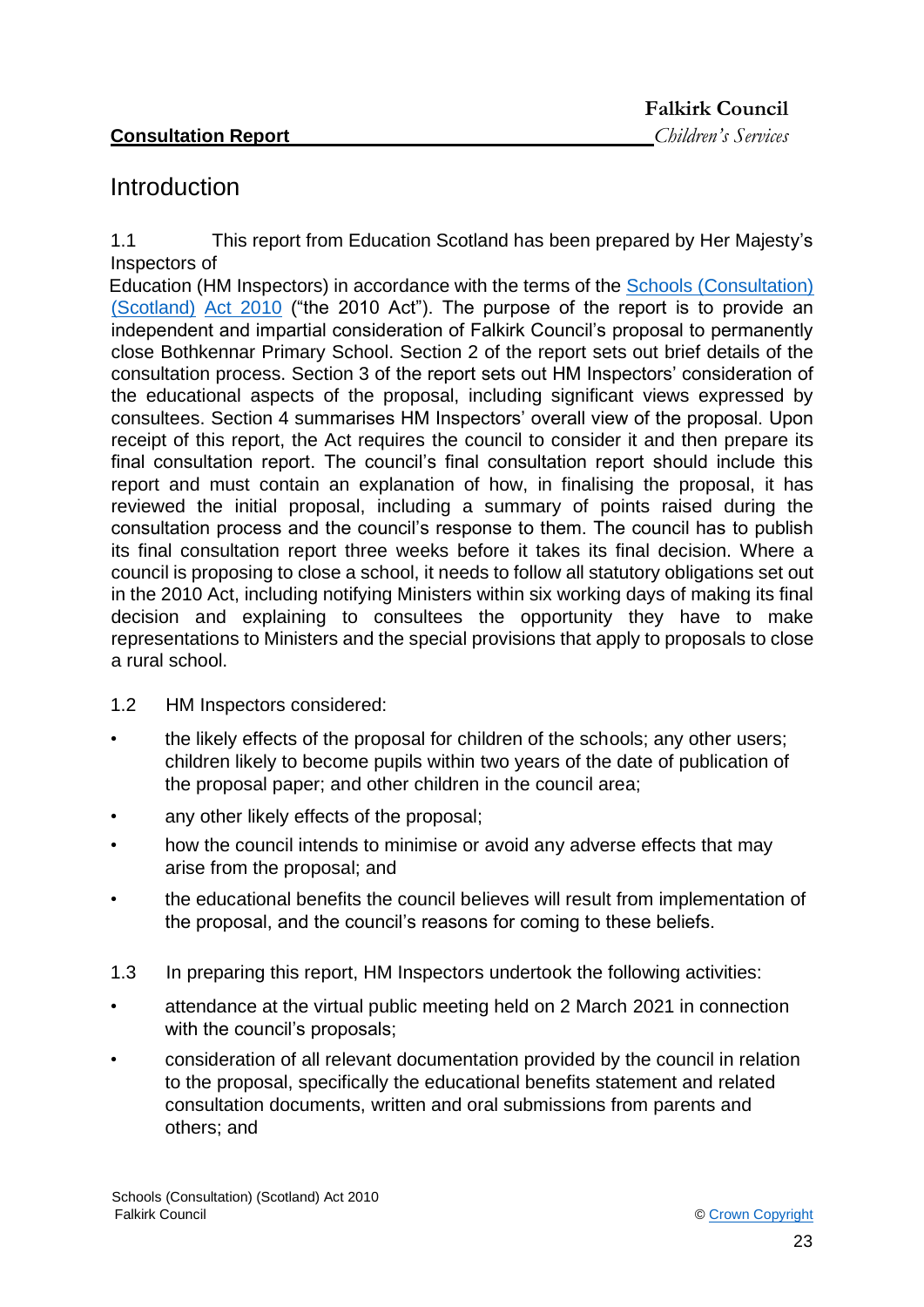|                            | <b>FAIKITK COUNCIL</b> |
|----------------------------|------------------------|
| <b>Consultation Report</b> | Children's Services    |

 $F_1 H_1 A_2$ 

• a virtual visit to the site of Beancross Primary School, including discussion with relevant consultees.

1.4 As the proposal will lead to the closure of a rural school(s), HM Inspectors also took account of the council's consideration of any reasonable alternatives to closure of Bothkennar Primary School, the likely effect on the local community and the likely effect of any different travelling arrangements of the proposed closure.

## <span id="page-23-0"></span>Consultation process

2.1 Falkirk Council undertook the consultation on its proposal(s) with reference to the [Schools](https://www.google.co.uk/url?sa=t&rct=j&q=&esrc=s&source=web&cd=1&cad=rja&uact=8&ved=2ahUKEwj9-7GYkvLeAhXOasAKHT9vCtMQFjAAegQICRAB&url=https%3A%2F%2Fwww.legislation.gov.uk%2Fasp%2F2010%2F2%2Fcontents&usg=AOvVaw2lRwXOuXBCn_fz2wA9W6o2) [\(Consultation\) \(Scotland\) Act 2010.](https://www.google.co.uk/url?sa=t&rct=j&q=&esrc=s&source=web&cd=1&cad=rja&uact=8&ved=2ahUKEwj9-7GYkvLeAhXOasAKHT9vCtMQFjAAegQICRAB&url=https%3A%2F%2Fwww.legislation.gov.uk%2Fasp%2F2010%2F2%2Fcontents&usg=AOvVaw2lRwXOuXBCn_fz2wA9W6o2)

2.2 The consultation process ran from 8 February to 2 April 2021. An online meeting was held on 9 March 2021 which was attended by two members of the public. The main area of concern raised was the future impact on the village should the school close permanently. The council received seven responses to the online survey and by email. Six responses were in favour of the proposal and one against. The respondent disagreeing was not a child, parent, member of staff or local resident.

## <span id="page-23-1"></span>Educational aspects of proposal

3.1 Following consultation with affected parents and the school community, Bothkennar Primary School was been mothballed by Falkirk Council in August 2019. During school session 2018-2019, the pupil roll at Bothkennar Primary School fell to four pupils after a prolonged period of declining numbers. As the primary aged population in the catchment area has not increased, nor is likely to increase in the future, the council proposes to permanently close Bothkennar Primary School. The catchment area of Beancross Primary School would be changed permanently to reflect this.

3.2 HM Inspectors agree with some, but not all, aspects of the council's educational benefits statement and are confident that there is sufficient merit to consider the permanent closure of the school.

3.3 Stakeholders who spoke with HM Inspectors were all in favour of the council's proposal. They recognise the benefits of attending Beancross Primary School. These include larger peer groups allowing children to make new friendships and continuity in educational provision from ages 3-12. A bigger staff team provides a range of possibilities in supporting more flexibly children's learning needs. Children